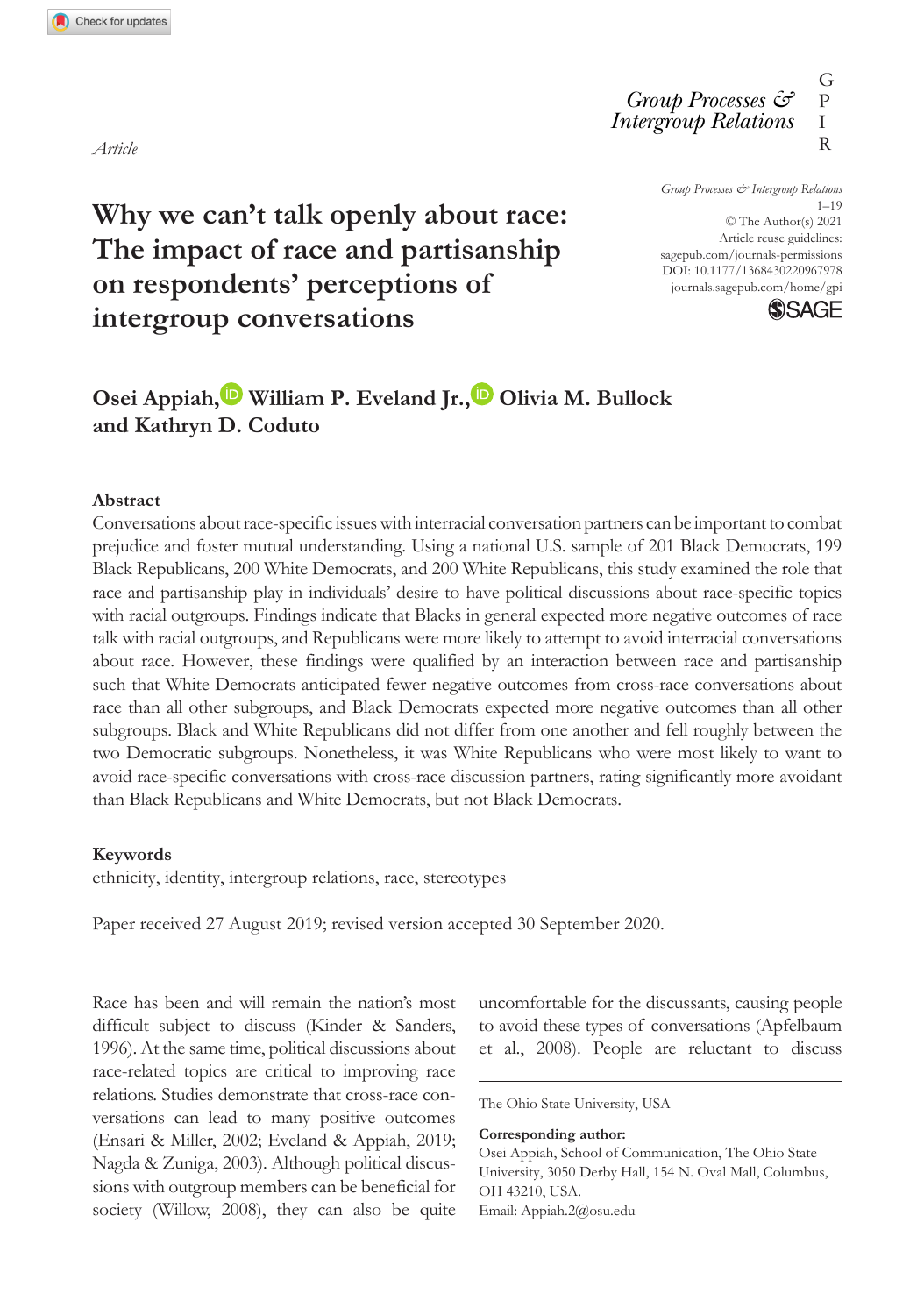sensitive matters (C. S. Johnson et al., 2009) and generally work hard to control their behavior when interacting with outgroup vis-à-vis ingroup members (Richeson & Shelton, 2003). Discussions about recent race-specific topics in the US, including athletes kneeling during the national anthem to protest racial inequality, police shootings of unarmed Black men, and the controversy surrounding displays of Confederate flags and monuments, may be particularly uncomfortable.

People are generally unwilling to share their opinions or engage in conversations about sensitive topics when they believe their opinions are in the minority, their discussants are different in terms of factors such as political affiliation or race, or if they expect those conversations to result in negative social outcomes (e.g., Cowan & Baldassarri, 2018; Noelle-Neumann, 1993). When people talk about issues of race, they generally only discuss those issues with people who think and look like them (Ingraham, 2014). However, as society becomes more ethnically diverse, sensitive conversations about race may be increasingly harder to avoid (Apfelbaum et al., 2008).

The present study will examine the role that race and partisanship play in the desire to have political discussions about race with racial outgroups. Although talking about race with racial outgroups can be difficult, certain groups may have a stronger aversion to engaging in these types of conversations than others. Studying these tendencies can help scholars and practitioners better understand patterns of political talk and its capacity to heal or exacerbate racial tensions in the US.

## **Understanding Blacks' Unwillingness to Talk Race With Whites**

Many Blacks and Whites are uncomfortable talking candidly about race, particularly in interracial settings that, ironically, would likely have the most positive impact (Trawalter & Richeson, 2008). Blacks especially can be apprehensive about interracial interaction (Clark et al., 1999) because they are concerned that their feelings and experiences will be discredited (Simpson et al., 2007), they will be labeled oversensitive or paranoid (Sue et al., 2009), or they will be the target of prejudice (Bergsieker et al., 2010; Richeson & Shelton, 2007).

One significant barrier to the development of positive interracial interaction is the anxiety caused by such interactions (C. W. Stephan & Stephan, 1992). Intergroup anxiety refers to feelings of discomfort that people experience when anticipating or engaging in intergroup interaction (Corenblum & Stephan, 2001). Intergroup anxiety is positively associated with avoidance of racial outgroup members (W. G. Stephan, 2014). When interacting with another group, people may worry about reinforcing stereotypes of the ingroup and about the potential negative consequences that may result from the interaction. These concerns are generally more prevalent among members of subordinate and stigmatized groups (e.g., Blacks) than they are for members of dominant groups (Corenblum & Stephan, 2001; Crocker & Major, 1989).

## *Intergroup Threat Theory*

The apprehension that Blacks experience when anticipating or engaging in conversations with Whites may be exacerbated by a sense of threat felt from dominant outgroup members. Intergroup threat theory (W. G. Stephan et al., 2009) was developed to explain how members of both majority and minority groups can perceive threat from each other, and how this threat leads to prejudice and negative attitudes towards outgroups (Rios et al., 2018; W. G. Stephan & Stephan, 2000). The theory suggests that people are prone to anticipate threat from outgroups. This threat is manifested when an ingroup member perceives that an outgroup member is in a position to cause harm (real or perceived) to the ingroup (W. G. Stephan et al., 2009). During interactions, the magnitude of the threat increases the more ingroup members believe their values differ from outgroup members' (Makashvili et al., 2018). Intergroup threat theory focuses less on actual threats posed by outgroups, concentrating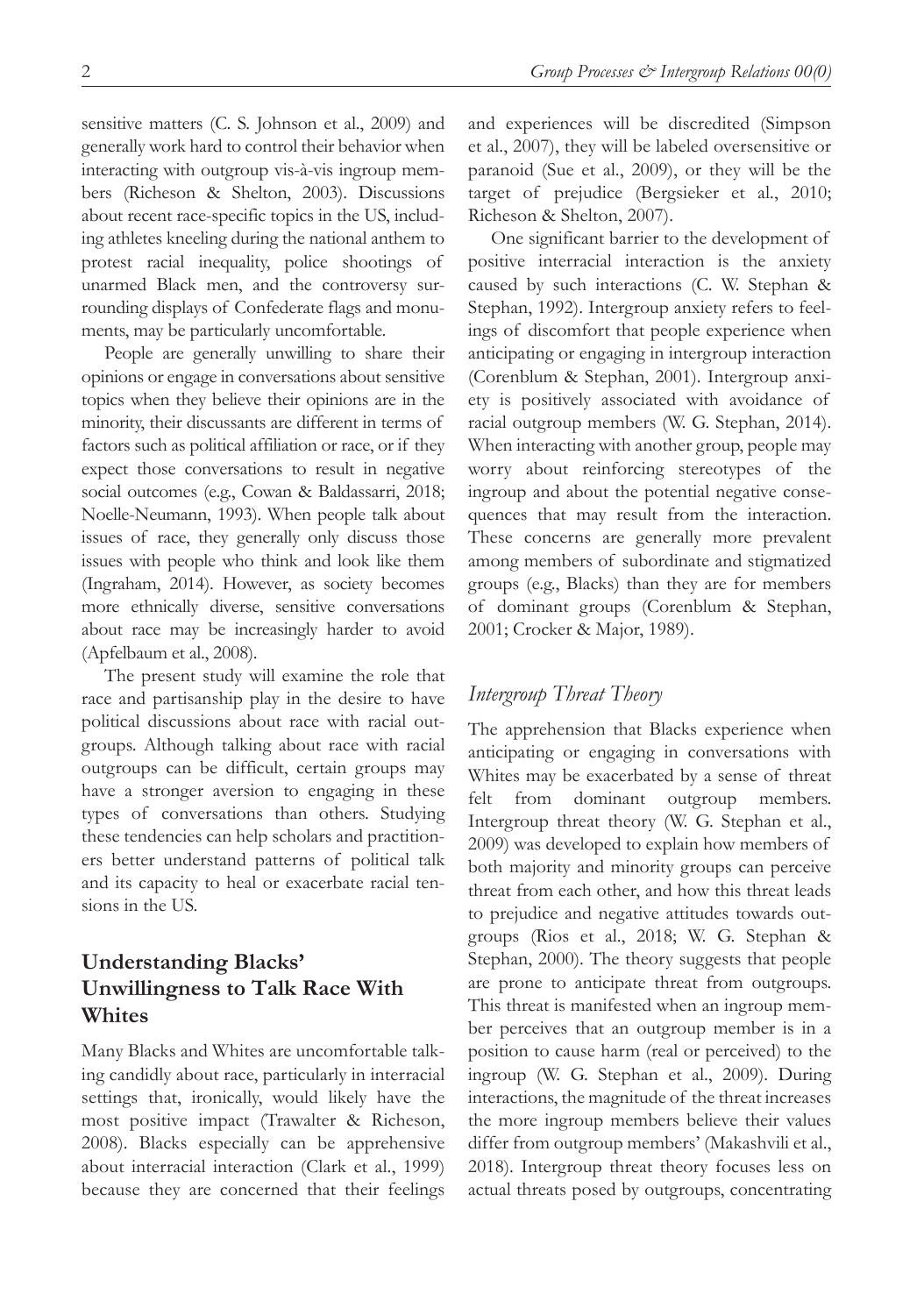more on the presence and power of perceived threats (W. G. Stephan et al., 2009).

Studies demonstrate that lower status racial and ethnic groups (e.g., Black Americans) perceive higher levels of threat from higher status groups (e.g., White Americans) than higher status groups perceive from lower status groups (Corenblum & Stephan, 2001; W. G. Stephan et al., 2009).

## *Sensitivity to Race-Based Rejection and Ethnocultural Allodynia*

Some Blacks are anxious about and sensitive to perceived threats from potential interactions with Whites, leading to extreme feelings that go beyond anxiety due to their acute sensitivity to racial prejudice and discrimination. Scholars argue that sensitivity to race-based rejection occurs when membership in, and identification with, a stigmatized group cause people to expect, readily perceive, and strongly react to rejection in majority-dominated interpersonal contexts (Mendoza-Denton et al., 2002). Mendoza-Denton and colleagues argue that, as targets of racial bias, Blacks, particularly Blacks with high race-based rejection sensitivity, not only expect rejection but are quite concerned that a negative outcome is likely to occur in White mainstream settings. They suggest that "in the presence of rejection cues, even innocuous or ambiguous ones, people high in anxious expectations of rejection should more readily perceive rejection, and they should show more intense affective, cognitive, and behavioral reactions to the perceived rejection" (2002, p. 897).

This more extreme state of consciousness whereby Blacks anxiously expect and intensely react to perceived racial stereotypes and discrimination prior to and during interracial interactions may also be explained by ethnocultural allodynia (Comas-Díaz & Jacobsen, 2001). Ethnocultural allodynia is an acute sensitivity to even trivial stimuli for fear of, and due to, prior or concurrent exposure to racial pain. This framework stems from the idea that exposure to racism can result in psychological trauma, behavioral exhaustion, racial mistrust, and physiological distress (Sanders Thompson, 1991). Psychotherapists and clinicians

have argued that experiences with racism can lead to posttraumatic stress disorder (PTSD) among Blacks (Butts, 2002; Williams et al., 2018). Even perceived racism is correlated with PTSD symptoms (Chou et al., 2012; Woo, 2017) and can trigger intense negative emotions such as anger, frustration, sadness, and depression (Comas-Díaz & Jacobsen, 2001).

Previous exposure to racism and discrimination may influence the way Black people view their current and future experiences with Whites, making it more likely that they will perceive new encounters as threatening and harmful (Broudy et al., 2007). Accordingly, anxiety is likely to be present when Blacks anticipate talking to Whites about race. In addition to the aforementioned racial trauma experienced during conversations about race, there are social costs associated with disclosing personal encounters of racial prejudice with Whites, including perceptions that one is less likeable, a chronic complainer, hypersensitive, or attempting to avoid personal responsibility (Kaiser & Miller, 2001; Williams et al., 2018). This may be in part a result of situations such as reporting acts of racism directed toward them and not being believed by their White counterparts, or having to educate Whites on racial issues (Applebaum, 2017).

Blacks' expectations that interactions with Whites are likely to be negative are not unfounded. There has been an increase in implicit and explicit anti-Black racial prejudice in recent years (Beirich, 2019; Costello, 2018; Junius, 2012; Rushin & Edwards, 2018). Moreover, Whites have been known to invalidate, reframe, and recommend how Blacks should feel during interracial conversations (Narayan, 1988). And, because some Whites believe that racism has largely disappeared in contemporary society (Kinefuchi & Orbe, 2008), they are less likely to be sympathetic to the pain and suffering expressed by Blacks.

Thus, avoiding racial trauma is a natural selfdefense mechanism of the body that protects it from further stress and injury (Comas-Díaz & Jacobsen, 2001). The constant exposure to even common but subtle forms of racial prejudice such as social rejection and exclusion can lead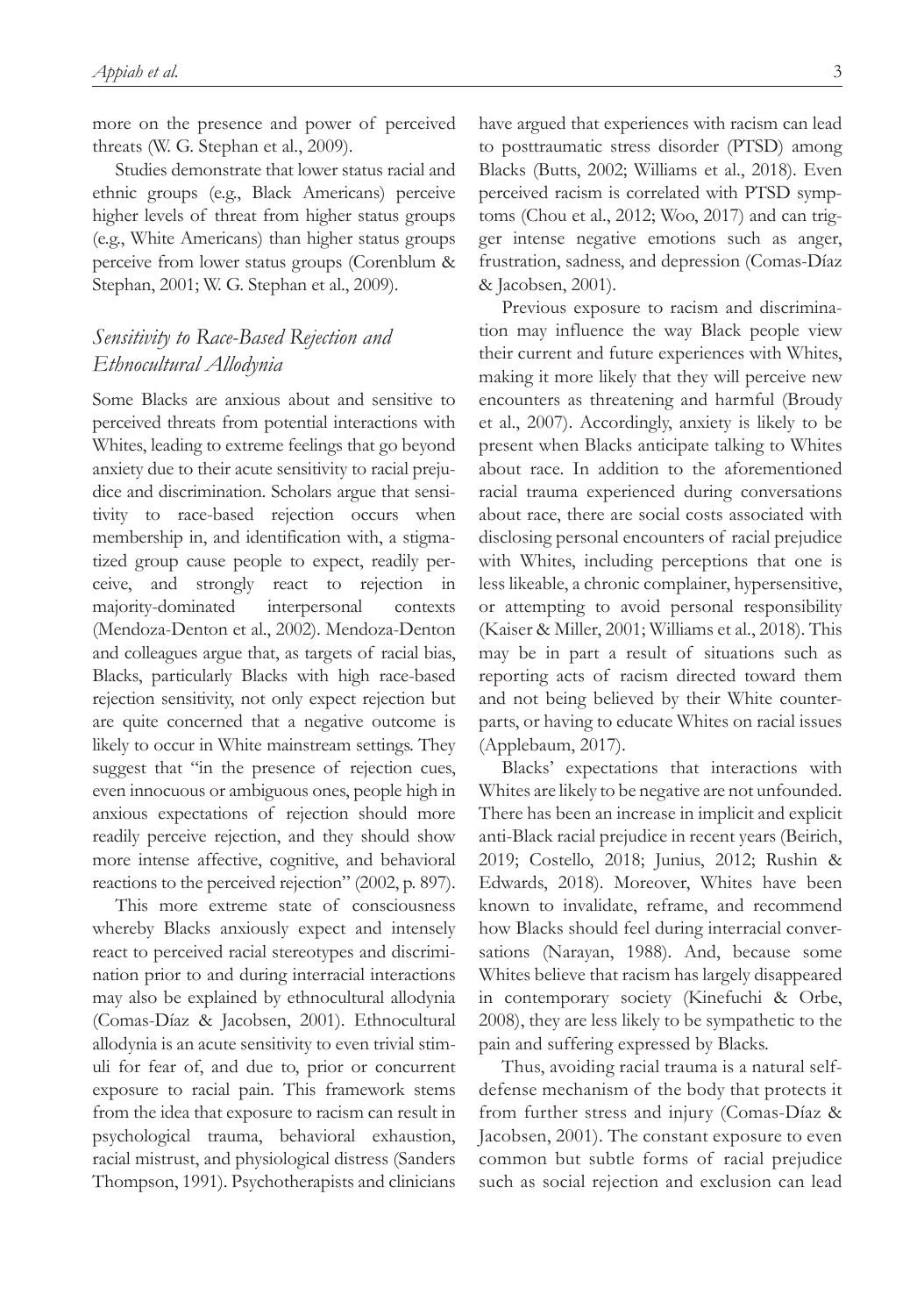to chronic stress (Broudy et al., 2007). It follows that, in an effort to avoid potential racism and therefore preserve their dignity, selfrespect, and psychological well-being, Blacks may attempt to avoid political discourse with Whites. Taken together, Blacks may be reluctant to engage in cross-race conversations about racial issues due to prior personal interactions and an awareness of negative experiences at a societal level.

## **Understanding Why Whites Avoid Interracial Conversations**

Whites' reluctance to engage in interracial discussions can occur during brief interracial encounters (Crocker et al., 1998) as well as more extended in-depth interaction (Norton et al., 2006). Ingroup members may be predisposed to anticipate threat from an outgroup, and the perception of threat can lead to negative attitudes about, and prejudice towards, that outgroup (Corenblum & Stephan, 2001; Makashvili et al., 2018). In line with intergroup threat theory, high-status groups such as Whites are expected to have the greatest to lose from threats to their ingroup status (Rios et al., 2018). Specifically, Whites may be more inclined than members of lower status groups (e.g., Blacks) to fight to preserve their dominant status in society.

During cross-race interactions, Whites can become aware of the negative stereotypes about their own race (*stereotype threat*; Steele, 1997), which may result in anxiety and inauthentic interactions such as attempts not to appear racist (Lewis & Sekaquaptewa, 2016). This can be particularly true when anticipating or engaging in candid conversations about race in Black–White settings (Bergsieker et al., 2010; Richeson & Shelton, 2007). In fact, any conversation with Blacks, even those absent racial topics, may highlight group differences and increase the salience of threat perceptions among Whites (Rios et al., 2018).

For instance, during these conversations, Whites might perceive striking differences between groups' cultural values or may perceive Blacks as gaining greater access to economic and

political resources at the expense of Whites. Rios et al. (2018) highlight that group differences induce perceptions of threat between groups and outgroups. Interestingly, Whites are less likely to consider Blacks a source of economic threat as they are to see them as a symbolic threat because of group differences in world views (Butz & Yogeeswaran, 2011), and the belief that as a racial outgroup, Blacks may attempt to impose Black-specific values on Whites during interactions (Rios Morrison & Ybarra, 2009; Rios et al., 2018).

## *White Fragility*

The perceptions of threat can also lead some Whites to experience heightened or even intolerable levels of anxiety and racial stress that can trigger White fragility. White fragility is a defensive response that protects Whites from their racial discomfort and leads them to become silent, defensive, or argumentative with crossrace conversation partners (DiAngelo, 2018). During these sensitive conversations, Whites may see themselves as victims and feel unnecessarily attacked or blamed. These behavioral responses can be quite common, as White fragility postulates that "even a minimum amount of racial stress becomes intolerable, triggering a range of defensive moves" (DiAngelo, 2011, p. 54). Out of concern that Blacks may likely detect their racial attitudes (Richeson & Shelton, 2005), some Whites may elect to avoid racial conversations or interactions altogether (Trawalter et al., 2009). Moreover, Whites may avoid interracial interaction due to the risk of being perceived as prejudiced, unfair, or closedminded (Vorauer et al., 1998).

Based on this literature regarding both Blacks' and Whites' participation in cross-race conversations about race topics, we advance the following research question:

RQ1: Will Black or White participants be more likely to expect negative outcomes and intend to avoid a political conversation about race with a racial outgroup discussion partner?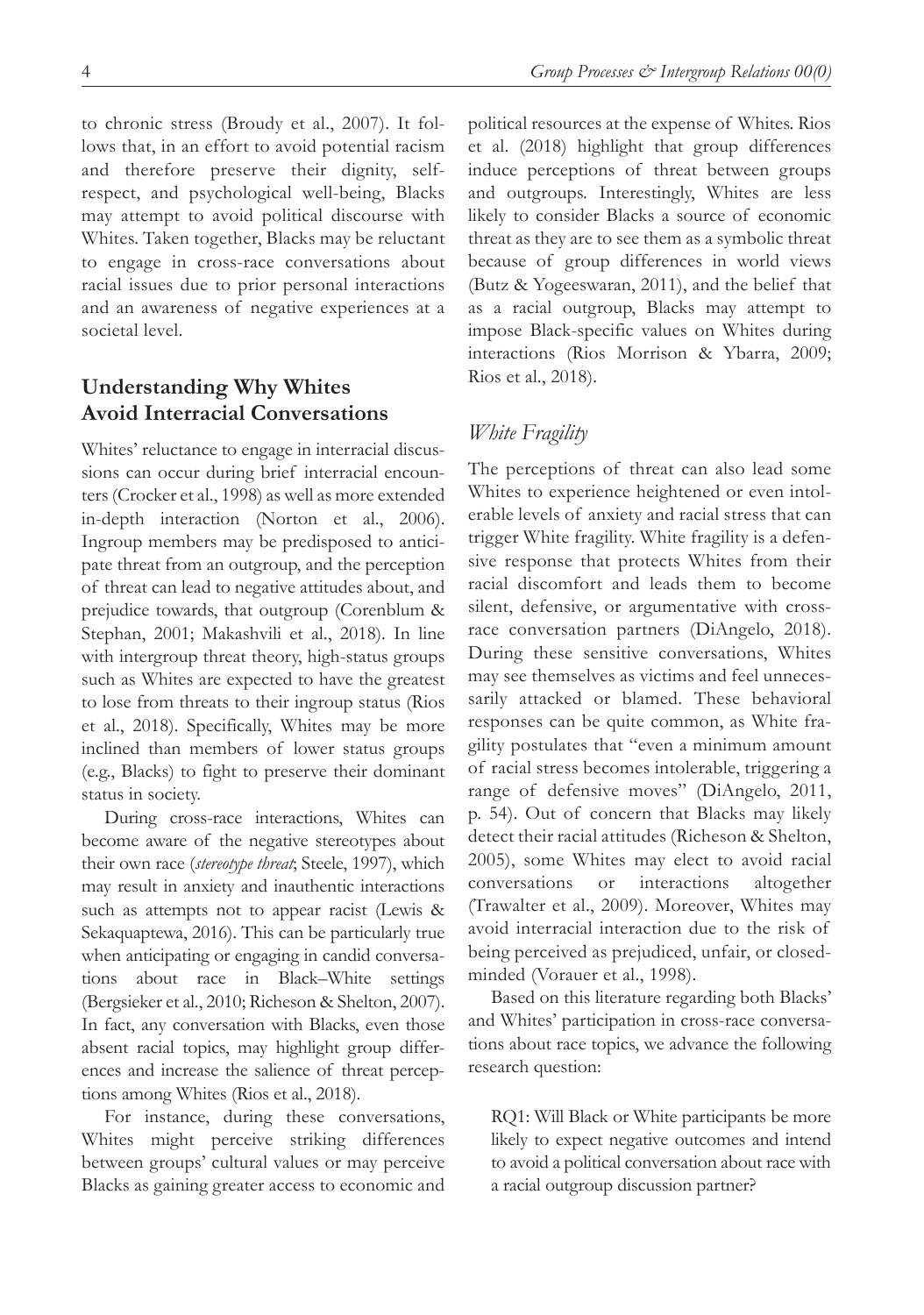## **The Partisan Divide on Issues of Race**

Although Whites are roughly evenly divided between the Democratic and Republican parties  $(43\%$  vs. 51%), only 8% of Blacks identify with the Republican Party (Pew Research Center, 2018). Fuerthermore, there is a substantial partisan divide when it comes to attitudes on issues related to race. Although Democrats are increasingly likely to take racially liberal stances, many Republicans want to be considered principled conservatives who hold values and positions that are based on principle but not race. A recent Pew Research Center poll (Horowitz et al., 2019) highlighted the often dramatic differences between the parties on issues of race. For example, 78% of White Democrats but only 20% of White Republicans believe that the bigger problem for the US today is "not seeing discrimination where it really does exist." Instead, 77% of White Republicans but only 22% of White Democrats believe the bigger problem is "seeing discrimination where it does not exist."

Abramowitz (2018) used American National Election Studies data from the Reagan era to the Obama era to demonstrate that, while racial resentment declined modestly among Democrats over time, it increased dramatically (and relatively linearly over time) among Republicans—from 44% to 64% (for a full discussion of racial resentment, see Kinder & Sanders, 1996). Moreover, in 2016, the partisan divide in racial resentment was even higher still. He concluded that, "The key to Trump's success in the 2016 Republican primaries was the dramatic increase in racial resentment among GOP voters between the 1980s and the 2010s that created a receptive audience for his racial appeals" (2018, p. 140). Sides et al. (2018) came to similar conclusions regarding the eventual 2016 election outcome, finding that attitudes toward race and ethnicity (along with religion) were more powerful—and economic anxiety was weaker—predictors of vote choice than in prior years. They concluded that "Instead of pure economic anxiety, what mattered was racialized economics" (2018, p. 8).

These stark differences in partisan identification by race, and substantial partisan differences in views about the presence, causes, and remedies for racial inequality, suggest the importance of partisanship in willingness to discuss matters of race in a mixed-race setting. If Democrats are more likely to consider discrimination a problem, and believe that hidden racism is an issue, they should be more willing than Republicans to discuss issues relating to race and racism. Republicans, based on their views on race, would be more likely to want to avoid or downplay issues of race. Hence, there is a stark difference in racial attitudes between Republicans and Democrats that is likely to lead them to respond differently to opportunities to engage in a conversation about race. It is expected that,

H1: Republicans will be more likely than Democrats to expect negative outcomes and intend to avoid a political conversation about race with a racial outgroup discussion partner.

## **Race, Partisanship, Racial Attitudes, and Interracial Talk**

As discussed, many Blacks feel uncomfortable during interactions with Whites. However, the magnitude of these emotions may vary based on their political affiliation. Black Republicans and Black Democrats have significant policy differences and place different value on race-neutral versus race-conscious legislation (T. R. Johnson, 2015). Black Republicans may have a higher frequency of engagement and may feel more comfortable interacting with Whites than do Black Democrats due in part to the shared race-related political positions they have with many Whites.

Moreover, although racial/ethnic identity is very important for Blacks in general (Phinney, 1996), Black Democrats are more likely to have a stronger Black racial/ethnic identity and value their membership in the group more so than Black Republicans, who likely possess a weaker Black racial identity (Cheney-Rice, 2019). Intergroup threat theory (W. G. Stephan et al., 2009) stresses that ingroup members who highly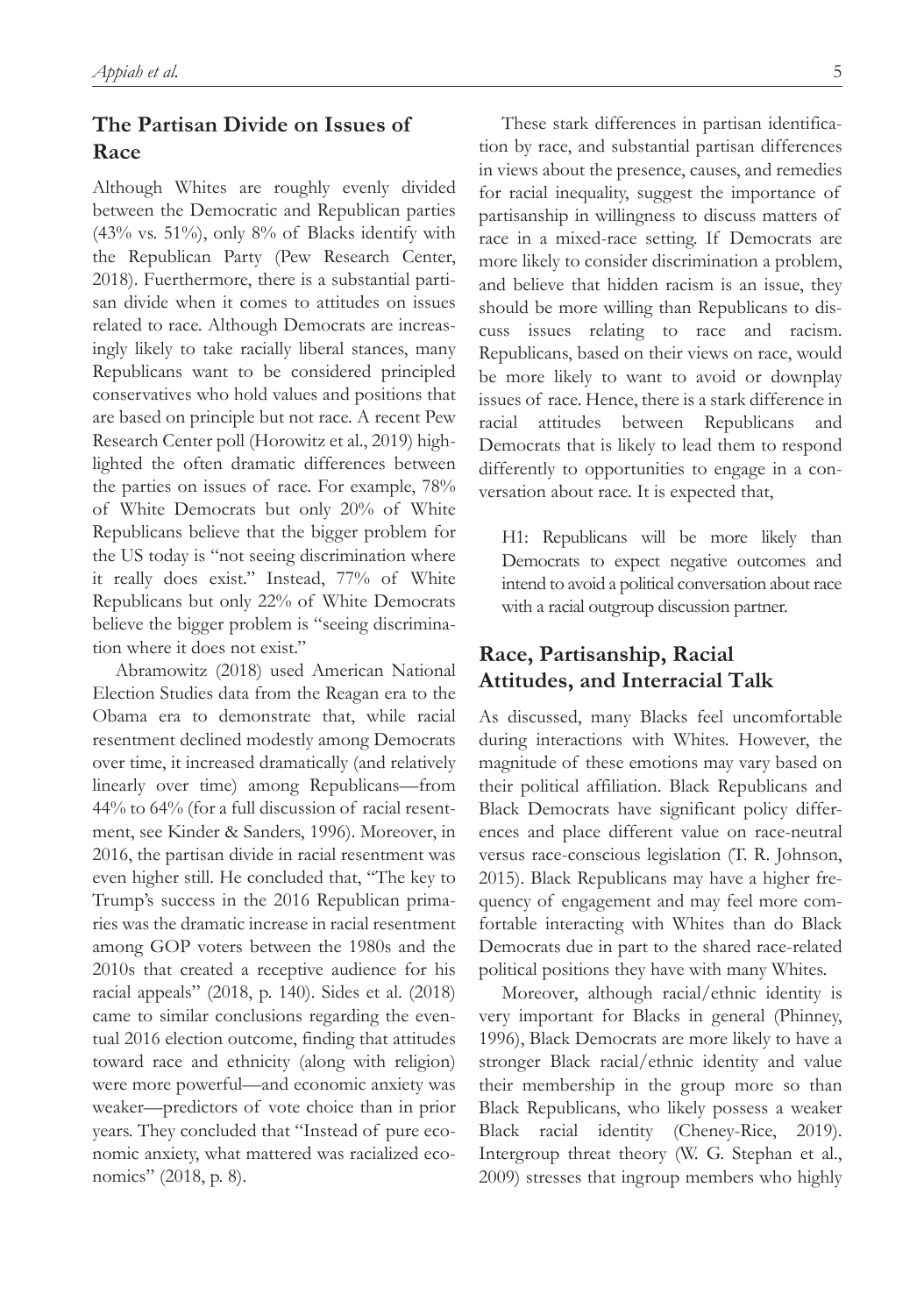identify with and value the group are more susceptible to perceived outgroup threat. Highly identified group members consider the ingroup important to their self-identity. As a result, they should be more likely than less identified group members to both perceive and react to threats from an outgroup (Riek et al., 2006; W. G. Stephan et al., 2009).

Given their lower levels of ethnic/racial identification, Black Republicans may not perceive racism as strongly—or may be more forgiving of racially motivated transgressions—than their Black Democratic counterparts. As such, they may be less likely to experience anxiety, threat, racial trauma, and ethnocultural allodynia than Black Democrats. This would reduce Black Republicans' drive to avoid interracial interactions with Whites compared to Black Democrats.

The level of threat and the aversion to engage in conversations with cross-race discussion partners are also likely to vary based on Whites' political affiliation. Scholars contend that White conservatives are more fearful than White liberals of discussing politics with people with whom they disagree, particularly Blacks, out of concern of being labeled a racist (Beinart, 2017). Studies have indicated that political conservatives (e.g., White Republicans) and people with relatively right-wing political views are more prejudiced toward and politically intolerant of minority groups (e.g., Blacks) than are liberals (e.g., White Democrats) and people with relatively left-wing political views (Brandt et al., 2014). Indeed, in large part, the explanations are simply a mirror of the reasoning already described. White Democrats are more likely to share political, and more explicit racerelated, viewpoints with the majority of Blacks than are White Republicans (Horowitz et al., 2019). These shared viewpoints are likely to smooth the path for interracial talk about race-related issues for White Democrats compared to Republicans.

Although all Whites may fear that the views they express in interracial conversations may lead their discussion partners to interpret their viewpoints as racist, such fears are more likely among White Republicans. Political elites and rank-andfile members of the Republican Party (the vast majority of which are White) are often called out, even by fellow Democratic Whites, as espousing racist policies, expressing racist viewpoints, or simply being racist (see Glueck & Stevens, 2019; Scott, 2019). It would not be unreasonable to make the case that there is a stereotype of (White) Republicans as being prejudiced (Rothschild et al., 2019). As such, and also simply because of their beliefs and policy positions being in strong disagreement compared to Blacks, White Republicans are likely to be more fearful than White Democrats of being perceived as or explicitly labeled racist in an interracial conversation about race. As such, White Republicans may be considerably more likely to perceive negative outcomes of interracial interactions about race, and more likely to avoid cross-race political talk than White Democrats.

A theory that may also help explain this behavior is system justification theory (Kay & Jost, 2003; van der Toorn & Jost, 2014), which maintains that conservatives in particular are motivated to protect the status quo, and that outgroups (e.g., Blacks) seeking social change and reform are considered a threat to conservatives' values and well-being (Chambers et al., 2012). Consistent with the theory, the support of system-justifying beliefs (e.g., society is just and fair, success is based on merit, hard work is rewarded regardless of group membership) is important in understanding the different responses to interracial interaction among White conservatives (Republicans) and liberals (Democrats; Major & Sawyer, 2009; Wilkins et al., 2013). According to Chambers et al. (2012), "political conservatives are more motivated than liberals to rationalize and defend the position of higher-status groups over lower-status groups (often racial minorities), and hold system-justifying beliefs that sustain and legitimize prejudice" (p. 140). Whites who more strongly endorse these beliefs exhibited greater negativity towards Blacks, particularly those Blacks who blamed negative outcomes on racial discrimination (Major & Sawyer, 2009). When low-status groups assert they have experienced racial bias, it can conflict with and challenge conservatives' beliefs about the fairness and legitimacy of the status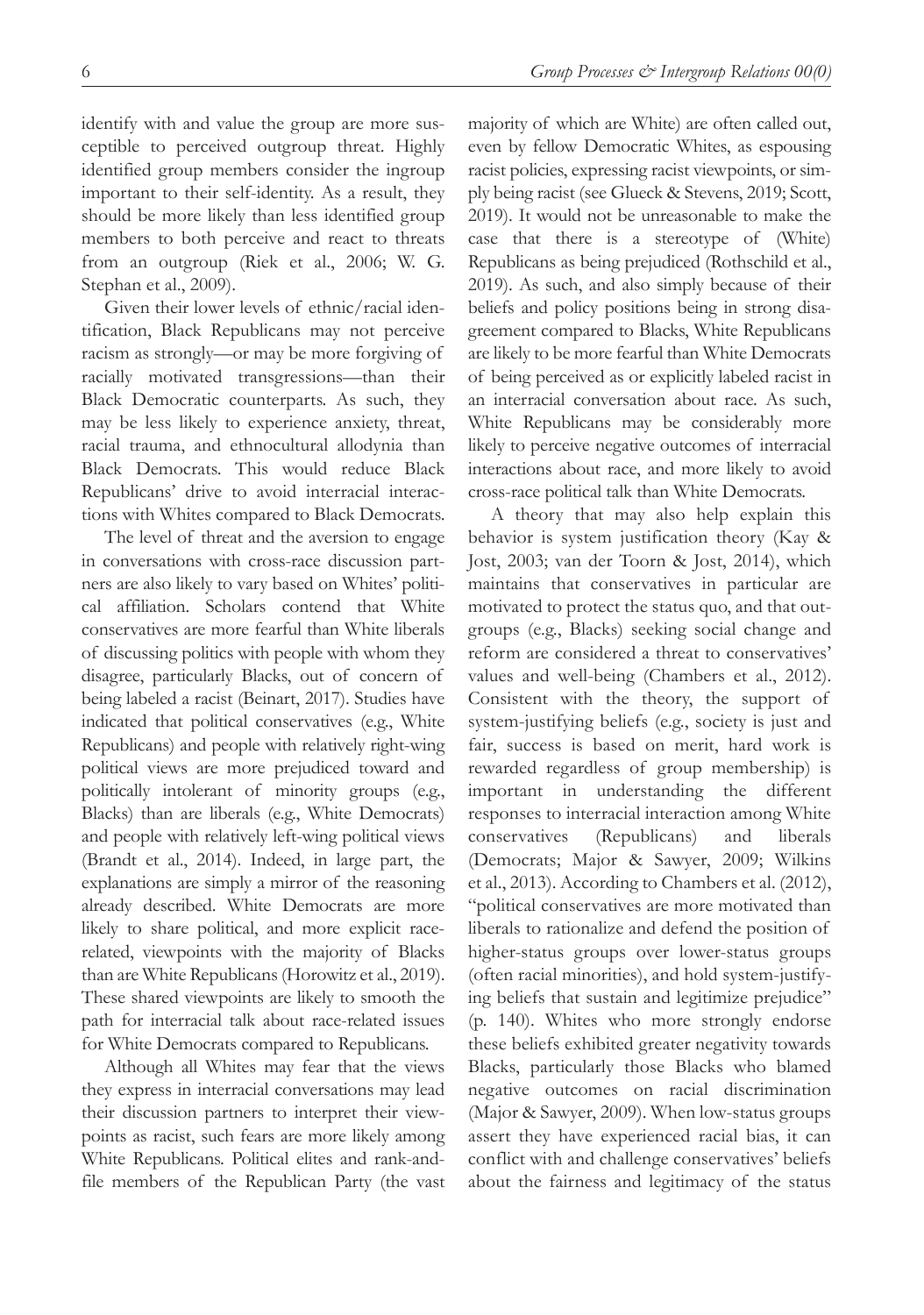hierarchy, and threaten high-status groups, who generally respond by derogating lower status group members (Kaiser, 2006).

Unlike White Republicans, White Democrats have shown a broader liberalization of racial attitudes and a decrease in overt expressions of anti-Black sentiment (Dovidio & Gaertner, 1991; Kinder & Sanders, 1996). Additionally, White Democrats possess more egalitarian views and have made a more concerted effort to adopt nonprejudiced beliefs than White Republicans (Cole, 2018). Sniderman and Piazza (1993) have long argued that many White liberals sympathize with Blacks, are internally motivated to exhibit a nondiscriminatory self-image during interracial contexts, and avoid acting in a way that could be characterized as bigoted. Because liberal Democrats are more likely than conservative Republicans to espouse egalitarian values (Monteith et al., 2002), they should express a greater willingness to engage in political discussions about race with Blacks.

Based on the literature, it is expected that,

H2: There will be an interaction between participants' race and partisanship, such that the effect of partisanship will differ by race. Specifically, we expect that Black Democrats will anticipate more negative outcomes than Black Republicans and be more likely to intend to avoid a conversation about race with a White discussion partner. By contrast, White Republicans will anticipate more negative outcomes than White Democrats and be more likely to intend to avoid a conversation about race with a Black discussion partner.

## **Method**

### *Participants and Design*

Respondents for this study were recruited through Qualtrics, an online survey software platform, based on a quota sample designed to achieve balance in race (White and Black only) and partisanship (Democrats and Republicans, including leaners, only), in the spring of 2018.

Eight hundred respondents were recruited, with 201 Black Democrats, 199 Black Republicans, 200 White Democrats, and 200 White Republicans. The gender split was moderately imbalanced, with 297 males (37%) and 503 females (63%). Ages ranged from 18 to 89  $(M = 43.49, SD = 16.79)$ , and the median respondent reported having some college but no degree, and a household income of \$40,000–\$49,999.

Our study employed "imagined interactions" (Honeycutt et al., 1990), which involve replaying and rethinking previous conversations as well as planning for important future conversations as a means of eliciting reactions to interracial conversations. Individuals engage in imagined interactions in their everyday lives when they reenact a dispute with a friend or coworker, imagine how they might have handled an awkward interaction more appropriately, or anticipate how they may engage in a troublesome future conversation such as breaking up with a romantic partner or confessing a lie (Honeycutt et al., 2015). Following others (e.g., Bergsieker et al., 2010), we used imagined interactions as a method to allow us to ask about reactions to interracial conversations on race-related issues among individuals who do and do not have interracial discussion partners, and who have and have not previously had such conversations. That is, this method permits the examination of a hypothetical situation that could be envisioned and thus evaluated by all respondents. Indeed, given our interest in avoidance of such conversations, being unable to ask respondents who had explicitly avoided such interactions in the past would leave a large gap in our understanding of this topic.

Respondents were randomly assigned to one of three hypothetical topics of discussion for which they would imagine an interaction: police treatment of Blacks (*n* = 266), Whites displaying the Confederate flag ( $n = 258$ ), and Black NFL players kneeling during the national anthem  $(n = 276)$ . Each of these topics had been covered extensively in the news during the general time frame of the study, and all had political and racial components. Moreover, within each topic, each imagined interaction was randomly assigned to be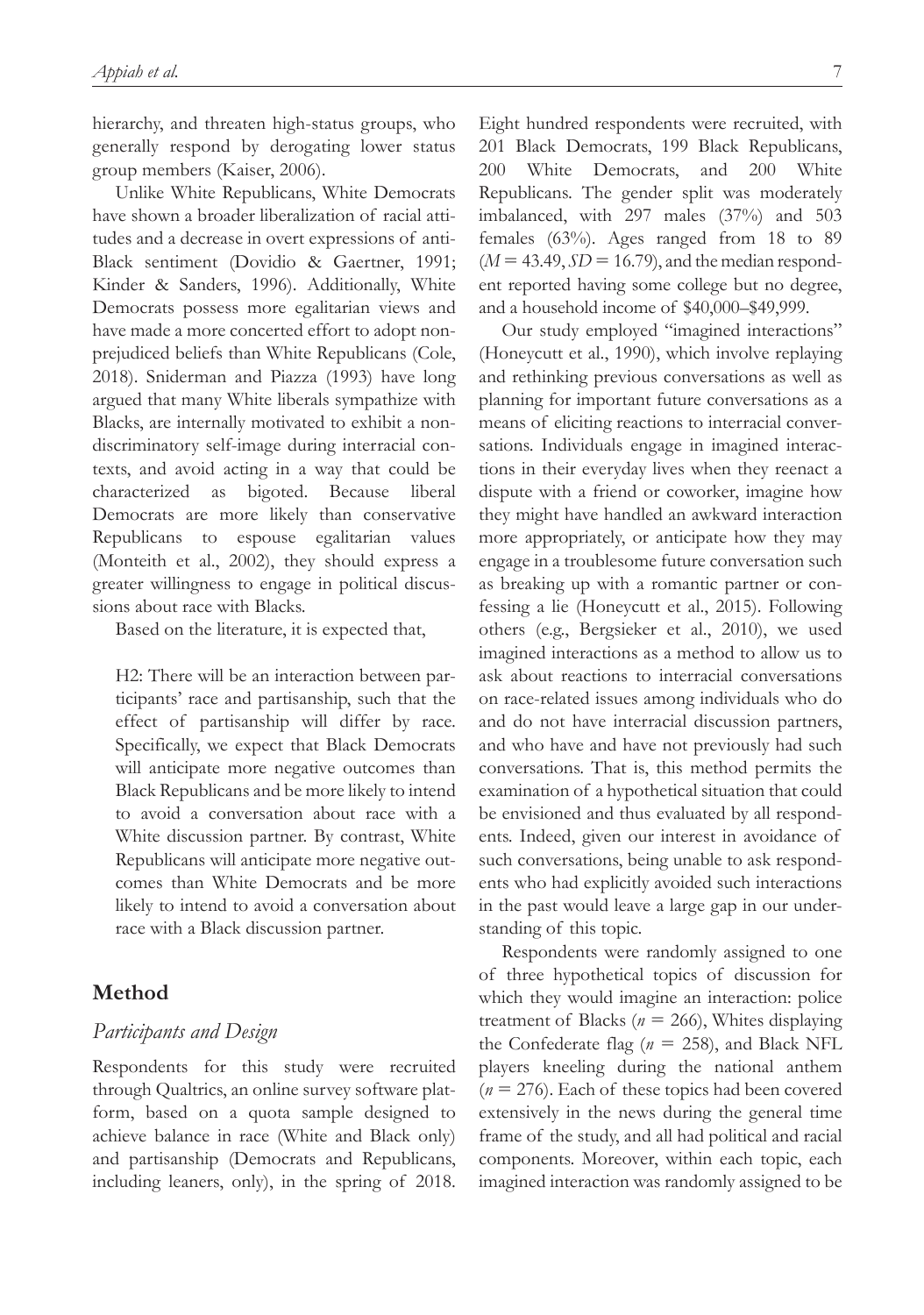with one of four relationship types: stranger (*n* = 204), friend (*n* = 201), coworker (*n* = 197), and family member  $(n = 198)$ . This approach, called message sampling (Brashers & Jackson, 1999; Jackson & Jacobs, 1983), is meant to avoid problems with potentially idiosyncratic experimental stimuli that then lack external validity. By asking about multiple instantiations of racerelated topics, and by asking about conversations with people from a variety of social relationships, and averaging the effects across these different stimuli, we are able to make a stronger case for external validity.

Upon receiving the instructions (e.g., "Take a minute to imagine a conversation with a White friend about the issue of police treatment of Blacks in the US"), participants were further prompted to consider (but not explicitly answer) more detailed questions about the interaction, including who would initiate the conversation, how long it would last, what they might say, what the discussion partner might say, the sort of feelings they might experience, and what they might learn that they did not know before. The purpose of these prompts was to enrich respondents' thought processes in advance of answering questions about the imagined interaction. Following these instructions, respondents were asked a series of questions about their imagined interaction, as well as various political and demographic questions.

#### *Measures*

A number of variables were measured in this study, only a subset of which are reported here. The primary independent variables of interest were respondents' race and partisanship. Race was measured by asking respondents, "What racial or ethnic group best describes you?" with Whites coded as the higher value. Partisanship was measured with a series of questions, first asking, "Generally speaking, do you think of yourself as a Democrat, Republican, independent, or something else?" Respondents who answered something other than Democrat or Republican were asked a follow-up question: "Would you say

that you lean more towards Democrats or Republicans?" Those who reported leaning toward one party or another were classified as partisans of that party; those who continued to claim "neither" were excluded from the study. Republicans were coded as the higher value.

The two dependent variables in this study were expectations of negative outcomes during the imagined interaction and the likelihood that the respondent would avoid such conversations in the real world. Expectation of negative outcomes was measured by asking respondents to check all of the answers that applied to the question, "What would be likely to happen in your conversation with a [opposite race] person?" Nine possible negative outcomes were provided: "One or both of us would get upset or offended"; "Our relationship would be harmed"; "One or both of us would not really 'listen'"; "Bias, prejudices, and/or stereotypes would get in the way"; "One or both of us would get defensive"; "We would not find common ground"; "One or both of us would be misunderstood or misinterpreted"; "One or both of us would feel forced to act as a 'spokesperson' for our race"; "One or both of us would get blamed for the views or behaviors of our race." All of the negative outcomes that respondents selected were summed to form the negative outcomes measure  $(M = 2.24, SD = 2.24)$ . Intent to avoid conversations was measured with a single item ("If a [randomized relationship to a person of the opposite race] started a conversation about [randomized issue], how likely would you be to in some way AVOID engaging in the conversation?";  $1 = v$ ery unlikely to avoid,  $4 = v$ ery likely to avoid;  $M = 2.23$ ,  $SD = 1.05$ ).

### *Plan for Analysis*

In order to evaluate the research question and hypotheses for this paper, we analyzed the data as follows. First, for the negative outcomes dependent variable, we estimate a generalized linear model with a negative binomial probability distribution because the dependent variable is a count. For the avoidance dependent variable, we estimate a generalized linear model with a normal probability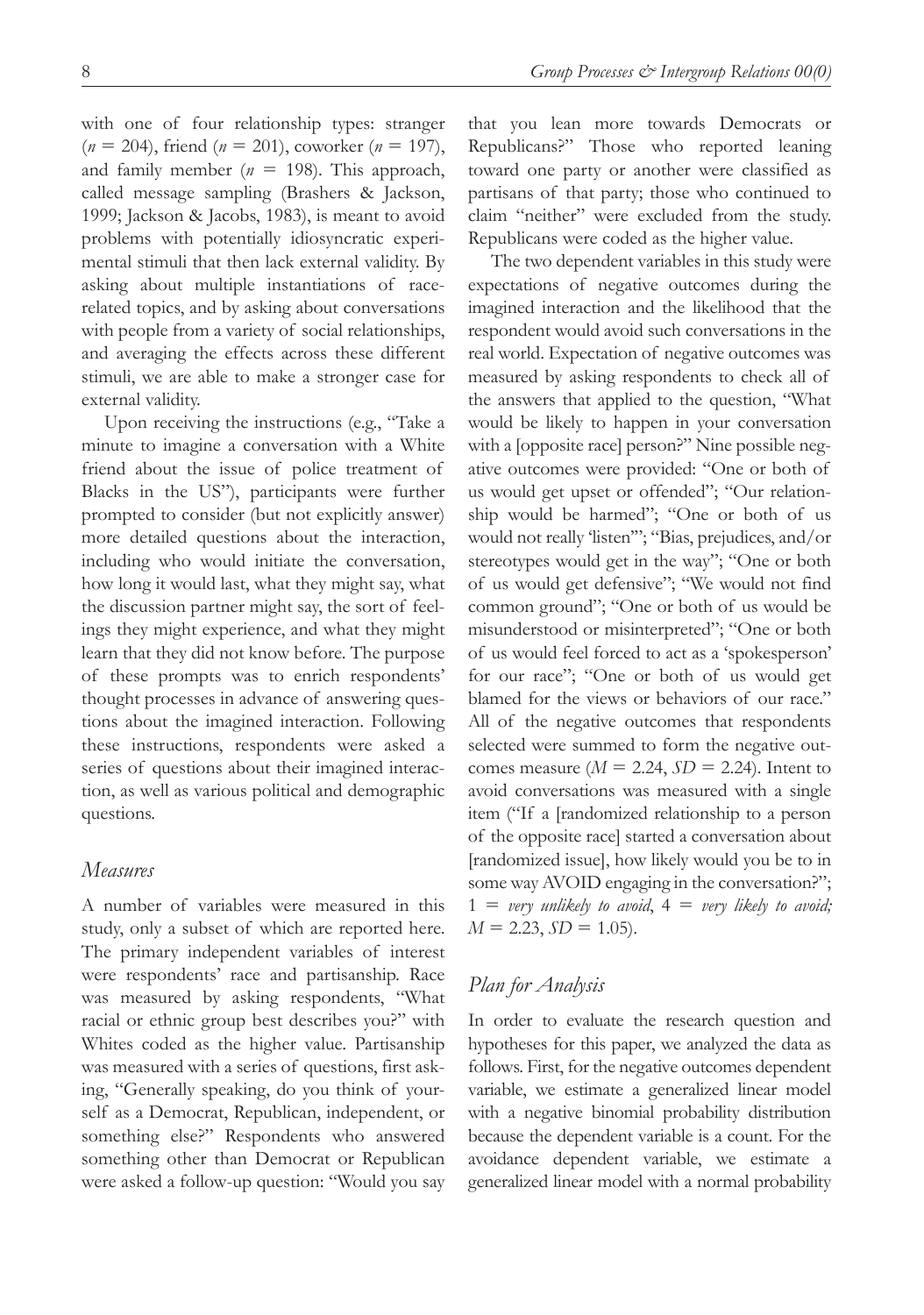distribution (additional analyses reported in the online supplemental material replicate the main analyses using a probit approach). In models for both dependent variables, we control for the two message sampling design factors—topic and relationship—as well as a modest number of demographic variables: age, education, income, and gender (additional analyses reported in the supplemental material replicate the main analyses absent these controls). We also include our two key independent variables: race and partisan identification. For each outcome, we estimate one model without the interaction between race and partisan identification, and one model with it. Results reported in the paper include all respondents; additional analyses reported in the supplemental material replicate the primary analyses using only those respondents who passed both of two attention checks embedded in the survey. A sensitivity analysis using G\*Power (Faul et al., 2009) suggests we have sufficient power to detect small effect sizes  $(f^2 < .02)$ .

### **Results**

The results of the analysis for the negative outcomes measure are presented in detail in Table 1. No control variables, including the message sampling factors, were significantly related to the outcome. Furthermore, Republicans (*M* = 2.28) did not differ significantly from Democrats  $(M = 2.09)$  in the number of negative outcomes expected  $(p = .317)$ ; H1 was not supported. However, Blacks reported significantly more  $(p \leq .001)$  likely negative outcomes  $(M = 2.62)$ than Whites  $(M = 1.81)$ . However, this main effect was qualified by a significant interaction between race and partisanship (Wald  $\chi^2 = 22.61$ ,  $df = 1, p \leq .001$ , as predicted in H2. The interaction, using estimated marginal means after all control variables are included in the model, is presented in Figure 1. Pairwise comparisons of the estimated marginal means reveal that Black Democrats have higher mean negative outcome scores than White Democrats ( $p < .001$ ), Black Republicans ( $p = .012$ ), and White Republicans  $(p = .067)$ . White Democrats have significantly lower mean negative outcome scores than Black

Democrats  $(p \leq .001)$ , White Republicans  $(p \leq .001)$ , and Black Republicans  $(p = .001)$ . These findings largely comport with our prediction in H2.

Next, Table 2 presents the detailed results for avoidance of interracial discussion of race. The findings here are more complex, even though they follow a generally similar pattern. First, the two message sampling factors produced significant (or marginally significant) effects. Avoidance was significantly higher among respondents assigned to the Confederate flag topic than either the kneeling topic ( $p = .048$ ) or the police brutality topic  $(p = .040)$ . And, respondents in the friend relationship condition were significantly  $(p = .003)$  less likely to avoid discussion than those in the family member condition, which itself did not significantly differ from the other two conditions ( $p = .379$  and  $p = .556$ ). In terms of the focal independent variables, party identification ( $p = .045$ ), but not race ( $p = .739$ ), had a significant effect on avoidance. Republicans  $(M = 2.30)$  were more likely than Democrats  $(M = 2.15)$  to want to avoid interracial conversations about race, as predicted in H1.

However, once again this main effect was conditioned by a significant interaction between race and partisanship (Wald  $\chi^2 = 12.76$ ,  $df = 1$ ,  $p < .001$ ), as predicted in H2. The estimated marginal means with all variables in the model are plotted in Figure 2. This figure reveals a pattern similar to but not exactly replicating that for anticipation of negative outcomes. Pairwise comparisons of estimated marginal means reveal that White Republicans are significantly more likely to avoid cross-race conversations about race than White Democrats  $(p = .043)$  and Black Republicans ( $p = .036$ ), but not Black Democrats  $(p = .102)$ . No other groups differed significantly from one another. Thus, it is White Republicans who would be most likely to avoid these conversations. These findings partially support H2.

### **Discussion**

A large body of research has examined interracial interaction but few, if any, studies have explored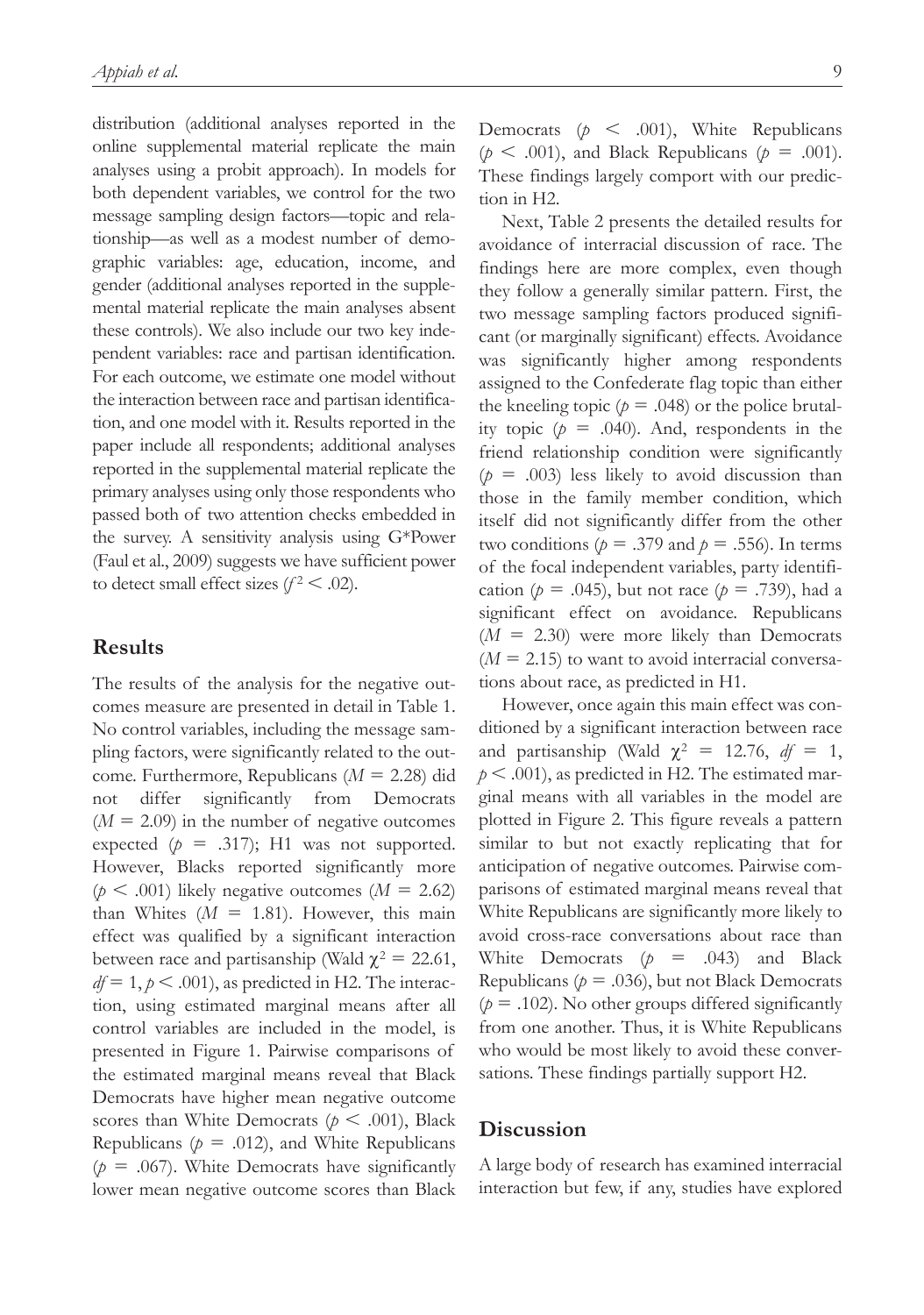|                                                    | Model 1       |         | Model 2       |         |
|----------------------------------------------------|---------------|---------|---------------|---------|
|                                                    | B(SE)         | Exp(B)  | B(SE)         | Exp(B)  |
| Race (Black)                                       | 0.37(0.10)    | $1.45*$ | $-0.06(0.14)$ | 0.94    |
| Partisanship (Democrat)                            | $-0.09(0.09)$ | 0.92    | $-0.54(0.13)$ | $0.58*$ |
| Race * Partisanship                                |               |         | 0.85(0.18)    | $2.34*$ |
| Topic of discussion                                |               |         |               |         |
| Black athletes kneeling during the national anthem | $-0.17(0.11)$ | 0.85    | $-0.15(0.11)$ | 0.86    |
| Police treatment of Blacks                         | $-0.12(0.11)$ | 0.89    | $-0.11(0.11)$ | 0.90    |
| Relationship with discussion partner               |               |         |               |         |
| Stranger                                           | $-0.03(0.12)$ | 0.97    | $-0.04(0.12)$ | 0.97    |
| Friend                                             | $-0.21(0.12)$ | 0.81    | $-0.23(0.12)$ | 0.79    |
| Coworker                                           | $-0.06(0.12)$ | 0.04    | $-0.04(0.12)$ | 0.97    |
| Family income                                      | 0.02(0.01)    | 1.02    | 0.02(0.01)    | 1.02    |
| Level of education                                 | 0.02(0.03)    | 1.02    | 0.03(0.03)    | 1.03    |
| Sex (female)                                       | $-0.15(0.10)$ | 0.86    | $-0.10(0.10)$ | 0.91    |
| Age in years                                       | $-0.00(0.00)$ | 1.00    | $-0.00(0.00)$ | 1.00    |
| Intercept                                          | 0.77(0.23)    | $2.15*$ | 1.02(0.23)    | $2.77*$ |

**Table 1.** General linear models (negative binomial) predicting expectation of negative outcomes.

*Note. N* = 799 respondents. Coefficients are B values (with standard errors in parentheses) and odds ratios. Model 1 presents analyses without interaction tests; Model 2 presents analyses with interaction tests. For the categorical variable topic of discussion, the excluded category is Whites displaying the Confederate flag. For the categorical variable relationship with discussion partner, the excluded category is family member.

 $*_{p}$  < .05, two-tailed.



**Figure 1.** Interaction of race and partisanship in predicting number of negative outcomes expected.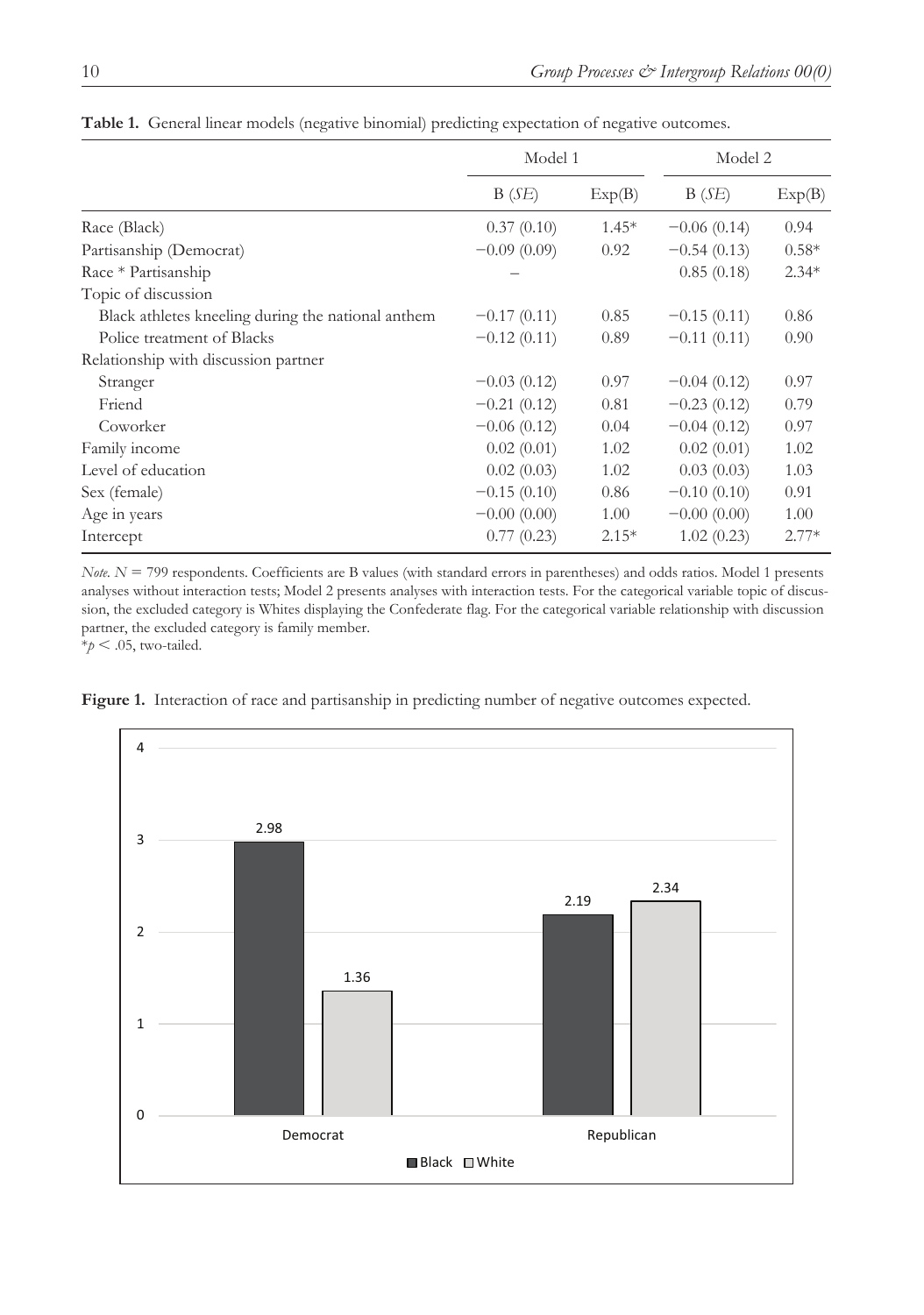|                                                    | Model 1       |            | Model 2       |            |
|----------------------------------------------------|---------------|------------|---------------|------------|
|                                                    | B(SE)         | Odds ratio | B(SE)         | Odds ratio |
| Race (Black)                                       | $-0.03(0.08)$ | 0.97       | $-0.30(0.11)$ | $0.74*$    |
| Partisanship (Democrat)                            | $-0.15(0.07)$ | $0.86*$    | $-0.41(0.10)$ | $0.66*$    |
| Race * Partisanship                                |               |            | 0.53(0.15)    | $1.70*$    |
| Topic of discussion                                |               |            |               |            |
| Black athletes kneeling during the national anthem | $-0.17(0.09)$ | $0.84*$    | $-0.18(0.09)$ | $0.84*$    |
| Police treatment of Blacks                         | $-0.19(0.09)$ | $0.83*$    | $-0.19(0.09)$ | $0.83*$    |
| Relationship with discussion partner               |               |            |               |            |
| Stranger                                           | $-0.09(0.11)$ | 0.91       | 0.08(0.10)    | 0.92       |
| Friend                                             | $-0.31(0.10)$ | $0.73*$    | $-0.31(0.10)$ | $0.74*$    |
| Coworker                                           | $-0.06(0.10)$ | 0.94       | $-0.05(0.10)$ | 0.96       |
| Family income                                      | $-0.01(0.01)$ | 0.99       | $-0.01(0.01)$ | 0.99       |
| Level of education                                 | 0.05(0.03)    | 1.05       | 0.05(0.03)    | 1.06       |
| Sex (female)                                       | $-0.04(0.08)$ | 0.96       | $-0.01(0.08)$ | 0.99       |
| Age in years                                       | $-0.00(0.00)$ | 1.00       | $-0.01(0.00)$ | $1.00*$    |
| Intercept                                          | 2.62(0.19)    | 13.78*     | 2.78(0.20)    | $16.01*$   |

**Table 2.** General linear models predicting intention to avoid interracial conversations.

*Note. N* = 798 respondents. Coefficients are B values (with standard errors in parentheses) and odds ratios. Model 1 presents analyses without interaction tests; Model 2 presents analyses with interaction tests. For the categorical variable topic of discussion, the excluded category is Whites displaying the Confederate flag. For the categorical variable relationship with discussion partner, the excluded category is family member.

 $*_{p}$  < .05, two-tailed.



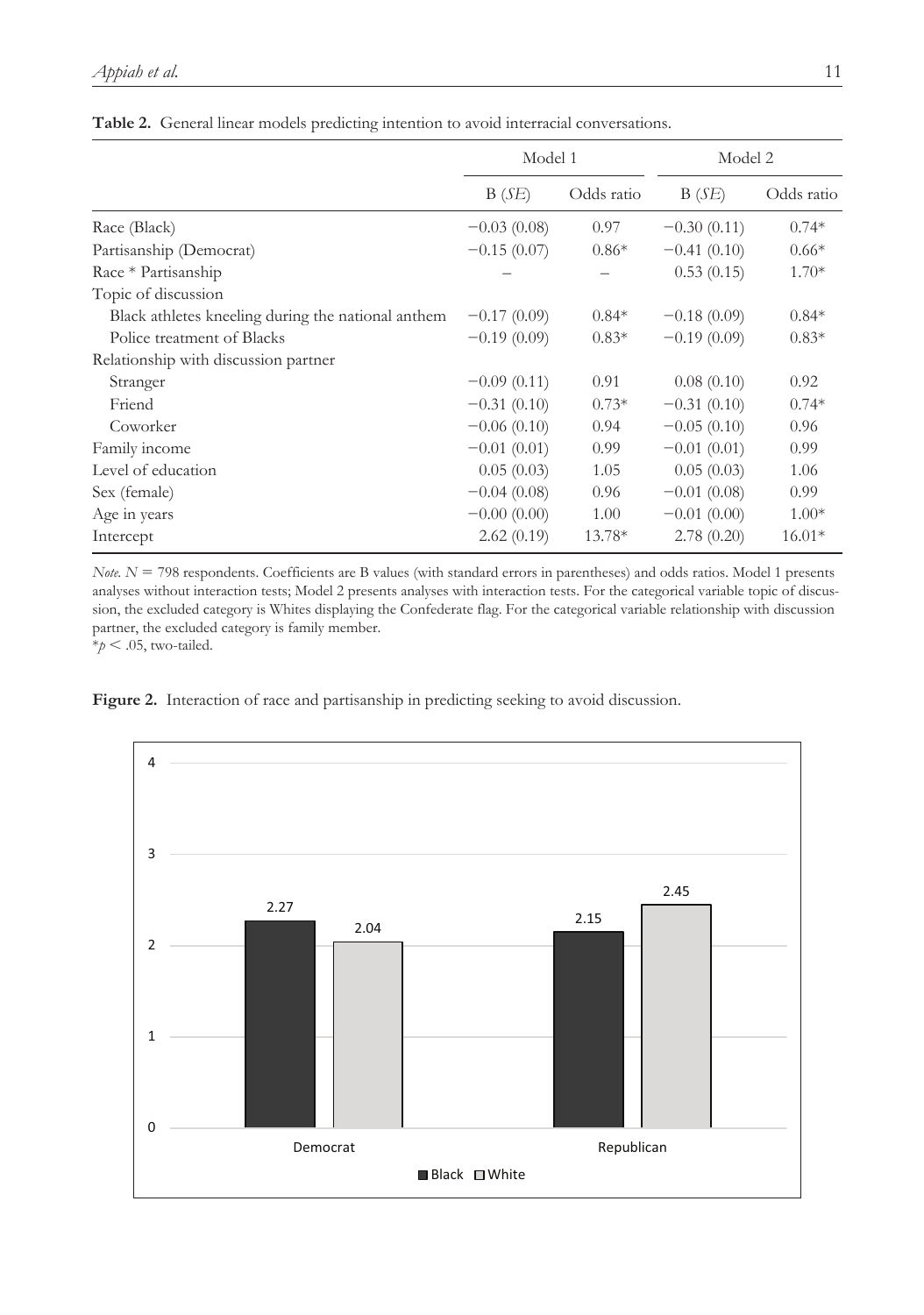the role that race and political partisanship play in people's expectations of the results of engaging in interracial conversations about current racespecific political issues, especially among Black Republicans. No other study has successfully examined the mix of race and partisanship in part because of the difficulty of obtaining a sufficient number of Black participants in representative national sample surveys and the daunting task of finding and recruiting Black Republicans, who comprise only 8% of the Black population. This study tackles rarely and inadequately addressed questions about the concerns that Whites and Blacks have regarding talking about specific racial issues with each other, and the important role that partisanship may play in this process.

The findings from this study are informative, intriguing, and run counter to conventional wisdom. That is, given the rise of racist rhetoric, the growth of White supremacy, and the escalating cases of race-related police shootings, it is often assumed that Blacks, unlike Whites, seek a national conversation about race to facilitate mutual understanding and improve race relations. However, the results of this study paint a different picture, especially when considering a discussant's partisan identification. The study demonstrates in general that Black Democrats and White Republicans seem more negative about cross-race conversations, whereas White Democrats seem more positive about them. In summary, Black Democrats expected to experience more negative outcomes of cross-race talk than Black Republicans, White Republicans, and White Democrats. White Republicans were the subgroup that was most avoidant of cross-race conversation compared to Black Republicans and White Democrats.

White Republicans and Black Republicans did not differ in their expectations of experiencing negative outcomes when having political conversations about race with a racial outgroup member. Although they both expected more negative outcomes than White Democrats, they expected fewer negative outcomes than Black Democrats. At least for Black Republicans, given their views on race may not differ much from most White Republicans (Cheney-Rice, 2019), they may

expect an amicable discussion with Whites about race-specific issues compared to Black Democrats.

Some of the psychological mechanisms at work during an anticipated or actual conversation with racial outgroups may be explained by group identification and intergroup threat. For instance, Black Democrats may more strongly identify with their racial group than Black Republicans, causing them to be more likely to perceive threat when anticipating or engaging in conversations with Whites—increasing negative outcome expectations. Moreover, Black Democrats' sensitivity to race-based rejection may cause them to expect to experience racism and/or microaggressions during race talk with Whites. Future research should measure participants' level of group identification, as well as stereotype threat, to make more definitive conclusions about the underlying psychological processes influencing attitudes about cross-race conversations.

There are some encouraging signs about the future direction of interracial dialogue, at least among White Democrats, who appear to be more optimistic about and interested in conversations with racial outgroup members. White Democrats were least likely to expect negative outcomes of race-related talk with racial outgroups and less likely than White Republicans to want to avoid interracial conversations about race-specific topics. White Democrats' relative willingness to indulge in interracial conversations may be due to their egalitarian values. Many progressive Whites have shown a concerted effort to not only adopt nonprejudiced beliefs (Cole, 2018), but also a willingness to sympathize with and learn more about Blacks (Appiah, 2018; Moss-Racusin et al., 2010). Moreover, some White Democrats might seek out or appreciate having cross-race conversations to take advantage of the opportunity to gain new insights and perspectives on racerelated issues for self-expansion purposes (Dys-Steenbergen et al., 2016).

Interestingly, our findings suggest that although White Democrats may be less likely to avoid racerelated conversations with Blacks than White Republicans, they may face challenges in finding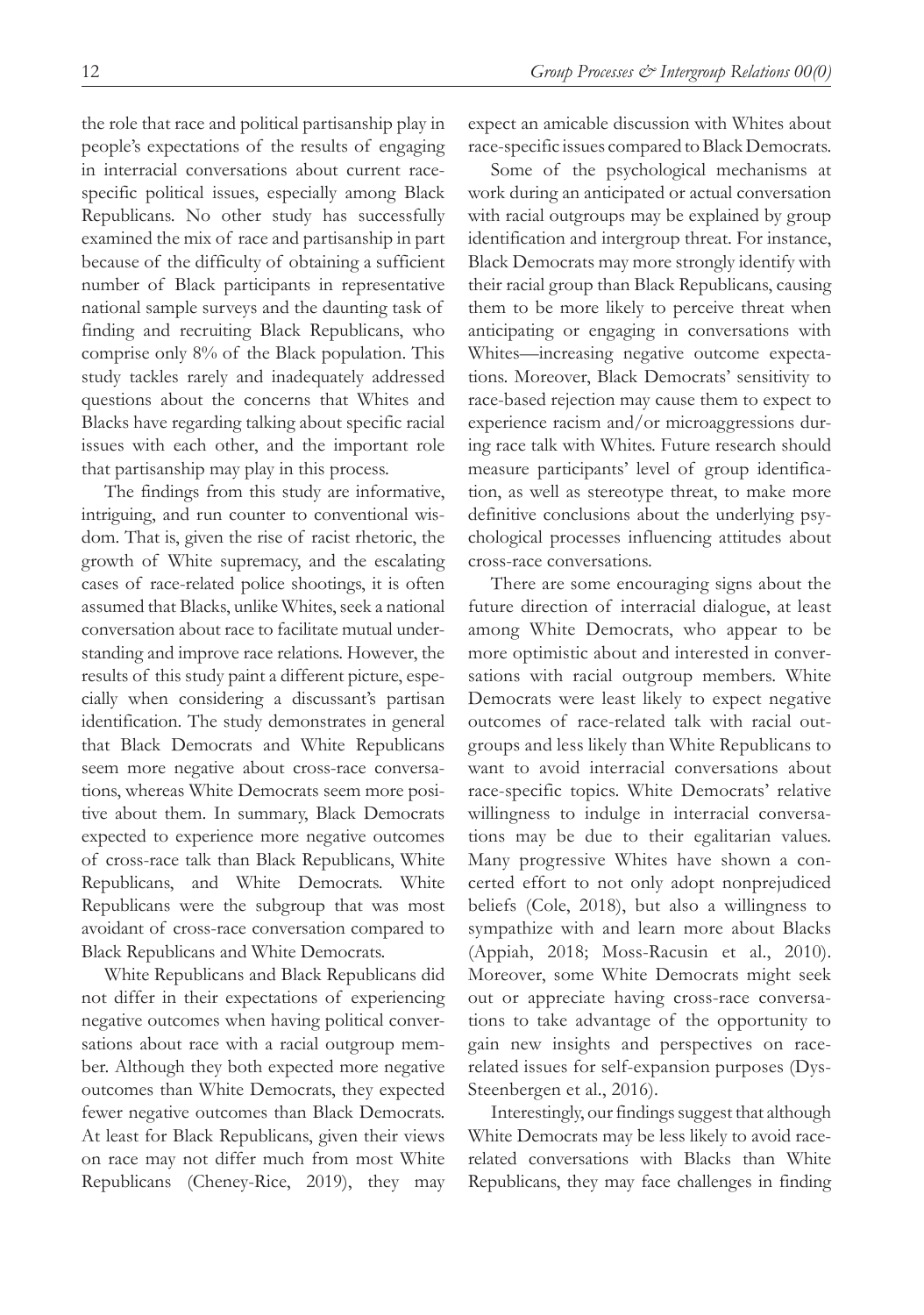discussion partners who are willing to engage in this talk. However, there still may exist opportunities to engage in race-specific political dialogue with racial and/or political outgroup members. Research suggests that increasing and making salient perceptions of shared identity and common interest can diminish symbolic threats and strengthen intergroup attitudes (Rios et al., 2018). Ironically, partisans often assume more disagreement between their own opinions and those of rival outgroup members than actually exist (Chambers & Melnyk, 2006). Intergroup threat theory suggests that reducing perceptions of difference between ingroup and outgroup members lessens symbolic threat and increases ingroup– outgroup similarity (Rohmann et al., 2008), which has the potential to facilitate outgroup conversations even on sensitive racial issues.

With this in mind, the future of race talk and race relations is still uncertain. With the rapidly changing racial demographics that point to a more multiethnic America, group-status threat may be increasingly salient among Whites as they become more aware of their impending minority status. For example, previous research demonstrates that simply increasing group-status threat by informing Whites of their looming population shift from a majority race to a minority race led Whites to express greater support for conservative policy positions (Craig & Richeson, 2014) and heightened the threat of hostility towards increasing racial diversity (Craig & Richeson, 2014; Major, Blodorn, & Blascovich, 2018). Studies have shown that group-status threat, not economic threat, is the key motivator for Whites' support of Trump (Major, Blodorn, & Blascovich, 2018; Mutz, 2018), increased identification with the Republican Party (Craig & Richeson, 2014), and increased negative views about racial outgroups (Plaut et al., 2011).

Future work should test how White Democrats and White Republicans might respond to having a conversation about race-related issues with other stigmatized ethnic minority groups such as Hispanics, especially given immigration is considered by many as the most important problem facing the country (Jones, 2019). It is expected that a

similar pattern of results would likely occur. In fact, the results may be heightened such that White Republicans display even stronger apprehensions and expectations of negative outcomes when imagining conversations with Hispanics than with Blacks. A Pew Research Center study (2009) found that Whites (and Hispanics) believe that the strongest conflict in America exists between immigrants and other Americans, not between Blacks and Whites.

Intergroup threat research reveals that immigration, and the rising unemployment that is often associated with it, is considered an actual threat to White ingroup members (W. G. Stephan et al., 2009), and Kinder and Sanders (1996) point out that White conservatives possess deep-seated racial resentment that manifests itself in views towards immigration and immigrants. White Americans who feel anxious or insecure about the economy or their status in society (Craig & Richeson, 2014) can be quick to blame Hispanics and immigration (Collins, 2018; Craig & Richeson, 2014). This should be especially true in 2020's difficult economic times resulting from the COVID-19 outbreak, and due to changing demographics that suggest Hispanics are mostly responsible for the shift in Whites' decreasing population status wherein racial minorities will soon comprise a majority in the US (see Craig & Richeson, 2014).

One limitation of this study was that only the race—but not the partisanship—of the anticipated discussion partner was manipulated. This limitation makes it challenging to parse out whether participants' negative expectations about or desire to avoid cross-race discussions was more a product of the outgroup member's race or their presumed political viewpoints. A series of post hoc analyses were conducted to evaluate this question. Respondents were asked to report, on a scale from 1 to 4, their expectation that they would have similar (lower values) or dissimilar (higher values) opinions than their imagined interaction partner. A 2 (race) x 2 (party identification) ANOVA revealed a significant interaction  $(F = 65.576, df = 1, p < .001)$ . Dissimilarity perceptions were highest among White Republicans, followed by Black Democrats, although those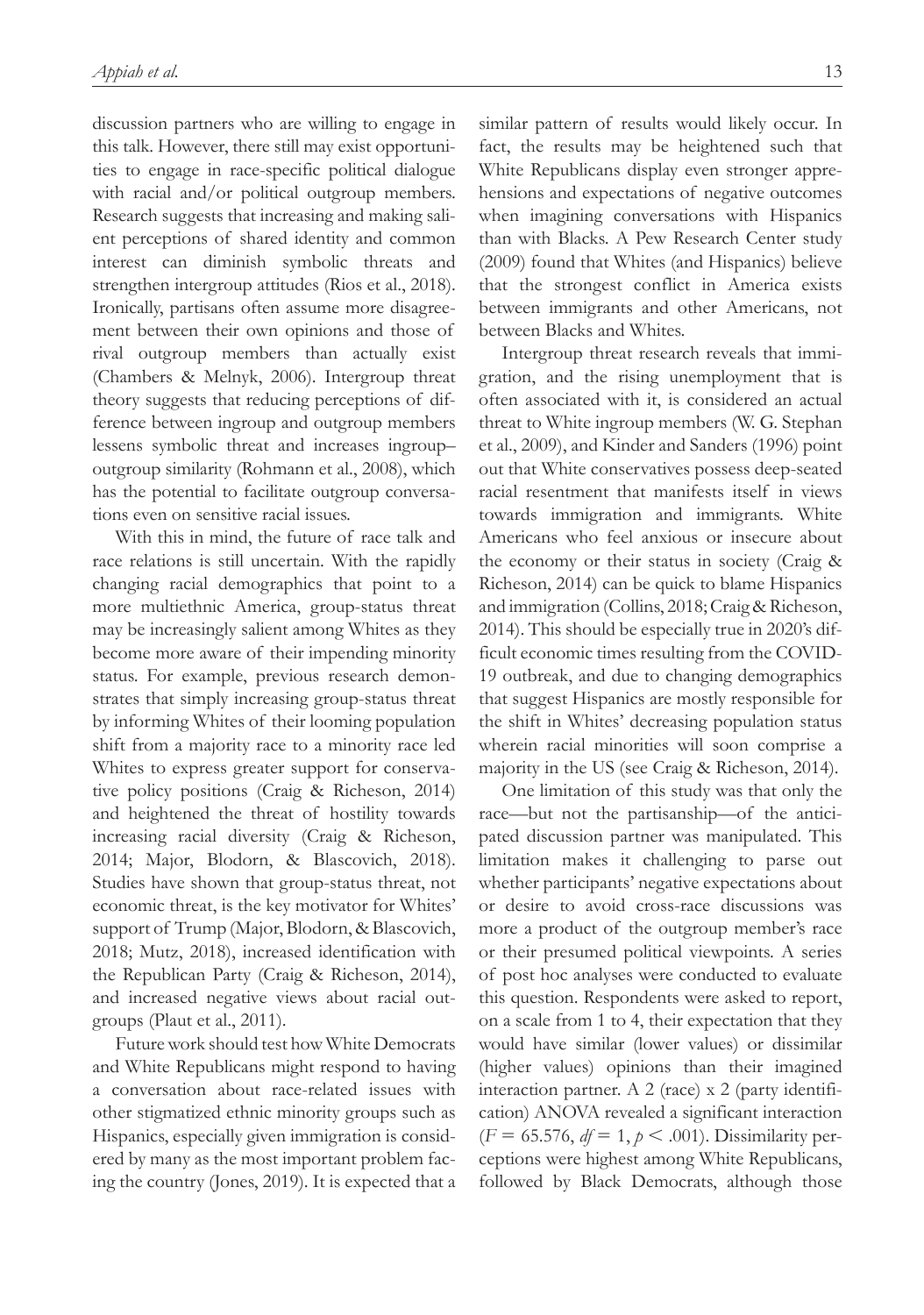two subgroups were not significantly different from one another. Black Republicans were significantly less likely to perceive difference than those two groups, but significantly more so than White Democrats, who were far more optimistic about likely agreement with their interracial discussion partner than any other group. These results reflect what appears to be an aggregate accurate projection of the opinions of modal opposite-race interactants (a White Republican for Blacks, and a Black Democrat for Whites) onto the imagined interaction partner.

Some scholars contend that similarity in values and opinions may be so fundamental as to supersede racial similarity in determining a person's attitudes and behaviors towards an outgroup member (see Rokeach et al., 1960). This begs the question of whether our results are solely the product of perceived opinion disagreement one of the factors expected to drive racial and partisan differences in perceived negative outcomes—or whether other factors (such as stereotype threat) may play an additional role. We therefore reestimated the models in Table 1 and Table 2 with an added control for this measure of perceived opinion dissimilarity. In these models, opinion dissimilarity was a powerful predictor (Wald  $\chi^2 = 40.09$ ,  $df = 1$ ,  $p < .001$ , for negative outcomes; and Wald  $χ² = 54.08, df = 1, p < .001$ , for avoidance). Nonetheless, the Race x Partisanship interaction remained significant in the model predicting negative outcome expectations (Wald  $\chi^2 = 10.78$ ,  $df = 1$ ,  $p < .001$ ) and nearly so in the model predicting avoidance (Wald  $\chi^2 = 3.21$ ,  $df = 1$ ,  $p = .073$ , two-tailed). These findings suggest that, although perceived differences in opinions in interracial interactions are an important driver of perceived negative outcomes and avoidance, there remain residual effects of the combination of race and partisanship that suggest other factors, such as those described in the Race, Partisanship, Racial Attitudes, and Interracial Talk section, that reaffirm our original analysis.

Nonetheless, future research should independently manipulate the race and partisan identification of discussion partners to evaluate the relative impact of similarity on each of these dimensions

of group difference. This would permit us to determine whether Black Democrats would be just as likely to expect negative outcomes and avoid talking about race with White Democrats as they would with White Republicans. Given our supplementary analyses, there is reason to believe that Black Democrats' negative expectations and desire to avoid race talk would persist irrespective of the political viewpoints of White discussion partners. Although Black Democrats would likely share more political viewpoints—even about race-related issues—with White Democrats than with White Republicans, Blacks generally feel Whites are prejudiced and any nonprejudiced behavior displayed by Whites may be an attempt to manage impressions and to conceal genuine but socially undesirable beliefs (Devine, 1989; Terkildsen, 1993).

In short, Black Democrats are often distrusting of White liberals and believe their racial prejudice and negative Black cultural stereotypes may eventually be revealed. Black Democrats may find the racial differences between themselves and White Democrats too much of a barrier to overcome and may likely avoid conversations about race-specific topics. This may have more to do with the belief that liberals possess underlying, and perhaps simply unspoken, racist attitudes.

Even well-intentioned Whites can display implicit racial biases in cross-race encounters as they make concerted efforts to listen and even engage in perspective taking. Perspective taking would generally be encouraged when interacting with racial outgroup members since it leads to improved intergroup attitudes (see Shih et al., 2009). However, an unintended consequence of perspective taking, especially among well-meaning, low-prejudice Whites, is that it can give Whites a false sense of comfort that their egalitarian values will be apparent, and Blacks will perceive them favorably as a result (Vorauer et al., 2009). Ironically, this may prompt Whites to be less concerned with managing impressions and inadvertently behave less positively during cross-race interactions. When Whites fail to proactively self-monitor and express sincere amicability towards racial outgroup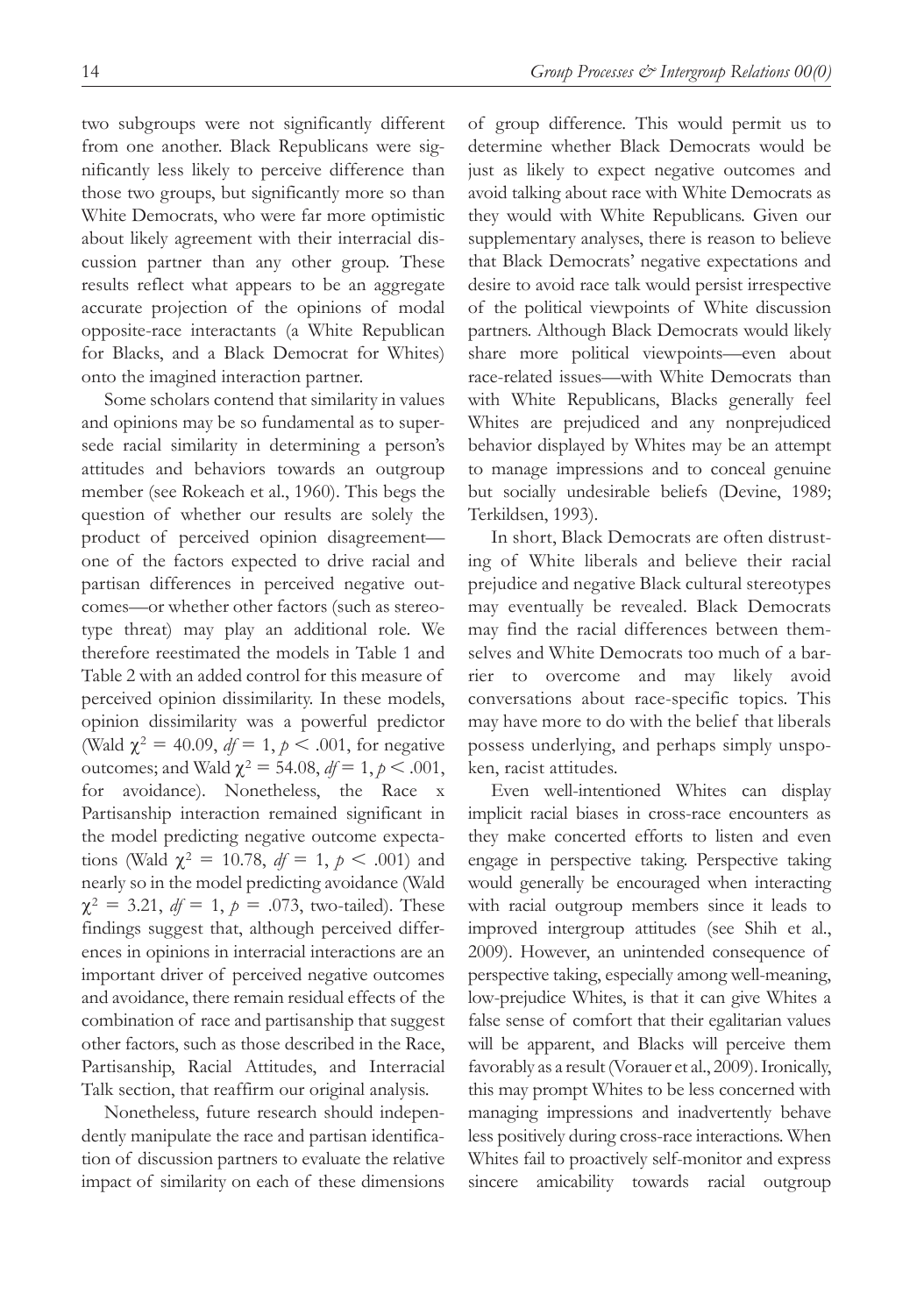members, they may instead inadvertently convey implicit racial prejudices and thus damage productive interaction between the groups, even those with similar political affiliation such as Black Democrats and White Democrats.

More research is necessary to effectively dissect and sufficiently understand this complex race–partisanship dynamic. Insights from this study provide a much-needed step in that direction.

#### **Author's Note**

Kathryn Coduto is now affiliated with South Dakota State University.

#### **Funding**

The author(s) received no financial support for the research, authorship, and/or publication of this article.

### **ORCID iDs**

Osei Appiah D [https://orcid.org/0000-0002-2483](https://orcid.org/0000-0002-2483-2392) [-2392](https://orcid.org/0000-0002-2483-2392)

William P. Eveland **D** [https://orcid.org/0000-0002](https://orcid.org/0000-0002-4761-1066) [-4761-1066](https://orcid.org/0000-0002-4761-1066)

### **Supplemental material**

Supplemental material for this article is available online.

#### **References**

- Abramowitz, A. I. (2018). *The great alignment: Race, party transformation, and the rise of Donald Trump*. Yale University Press.
- Apfelbaum, E. P., Sommers, S. R., & Norton, M. I. (2008). Seeing race and seeming racist: Evaluating strategic colorblindness in social interaction. *Journal of Personality and Social Psychology*, *95*, 918–932. <https://doi.org/10.1037/a0011990>
- Appiah, O. (2018). Cultural voyeurism: A new framework for understanding race, ethnicity, and mediated intergroup interaction. *Journal of Communication*, *68*, 233–242. [https://doi.org/10.1093/](https://doi.org/10.1093/joc/jqx021) [joc/jqx021](https://doi.org/10.1093/joc/jqx021)
- Applebaum, B. (2017). Comforting discomfort as complicity: White fragility and the pursuit of invulnerability. *Hypatia*, *32*, 862–875. [https://doi.](https://doi.org/10.1111/hypa.12352) [org/10.1111/hypa.12352](https://doi.org/10.1111/hypa.12352)
- Beinart, P. (2017, December). Conservatism without bigotry. *The Atlantic*, *320*, 11–14.
- Beirich, H. (2019, Spring). Rage against change: White supremacy flourishes amid fears of immigration and nation's shifting demographics. *Intelligence Report*, *166*, 35–43.
- Bergsieker, H. B., Shelton, J. N., & Richeson, J. A. (2010). To be liked versus respected: Divergent goals in interracial interactions. *Journal of Personality and Social Psychology*, *99*, 248–264. [https://doi.](https://doi.org/10.1037/AA0018474) [org/10.1037/AA0018474](https://doi.org/10.1037/AA0018474)
- Brandt, M. J., Reyna, C., Chambers, J. R., Crawford, J. T., & Wetherell, G. (2014). The ideologicalconflict hypothesis: Intolerance among both liberals and conservatives. *Current Directions in Psychological Science*, *23*, 27–34. [https://doi.](https://doi.org/10.1177/0963721413510932) [org/10.1177/0963721413510932](https://doi.org/10.1177/0963721413510932)
- Brashers, D. E., & Jackson, S. (1999). Changing conceptions of "message effects": A 24-year overview. *Human Communication Research*, *25*, 457–477. <https://doi.org/10.1111/j.1468-2958.1999.tb00456.x>
- Broudy, R., Brondolo, E., Coakley, V., Brady, N., Cassells, A., Tobin, J. N., & Sweeney, M. (2007). Perceived ethnic discrimination in relation to daily moods and negative social interactions. *Journal of Behavioral Medicine*, *30*, 31–43. [https://doi.](https://doi.org/10.1007/s10865-006-9081-4) [org/10.1007/s10865-006-9081-4](https://doi.org/10.1007/s10865-006-9081-4)
- Butts, H. (2002). The Black mask of humanity: Racial/ ethnic discrimination and post-traumatic stress disorder. *The Journal of the American Academy of Psychiatry and the Law*, *30*, 336–339. [http://jaapl.org/](http://jaapl.org/content/30/3/336) [content/30/3/336](http://jaapl.org/content/30/3/336)
- Butz, D. A., & Yogeeswaran, K. (2011). A new threat in the air: Macroeconomic threat increases prejudice against Asian Americans. *Journal of Experimental Social Psychology*, *47*, 22–27. [https://doi.](https://doi.org/10.1016/j.jesp.2010.07.014) [org/10.1016/j.jesp.2010.07.014](https://doi.org/10.1016/j.jesp.2010.07.014)
- Chambers, J. R., & Melnyk, D. (2006). Why do I hate thee? Conflict misperceptions and intergroup mistrust. *Personality and Social Psychology Bulletin*, *32*, 1295–1311. [https://doi.org/10.1177/01461](https://doi.org/10.1177/0146167206289979) [67206289979](https://doi.org/10.1177/0146167206289979)
- Chambers, J. R., Schlenker, B. R., & Collisson, B. (2012). Ideology and prejudice: The role of value conflicts. *Psychological Science*, *24*, 140–149. [https://](https://doi.org/10.1177/0956797612447820) [doi.org/10.1177/0956797612447820](https://doi.org/10.1177/0956797612447820)
- Cheney-Rice, Z. (2019, February 4). Black conservatives don't need to be brainwashed to be wrong. *Intelligencer*. [http://nymag.com/intelligencer/2019/02/](http://nymag.com/intelligencer/2019/02/black-conservatives-delusional.html) [black-conservatives-delusional.html](http://nymag.com/intelligencer/2019/02/black-conservatives-delusional.html)
- Chou, T., Asnaani, A., & Hoffman, S. G. (2012). Perception of racial discrimination and psychotherapy across three U.S. ethnic minority groups.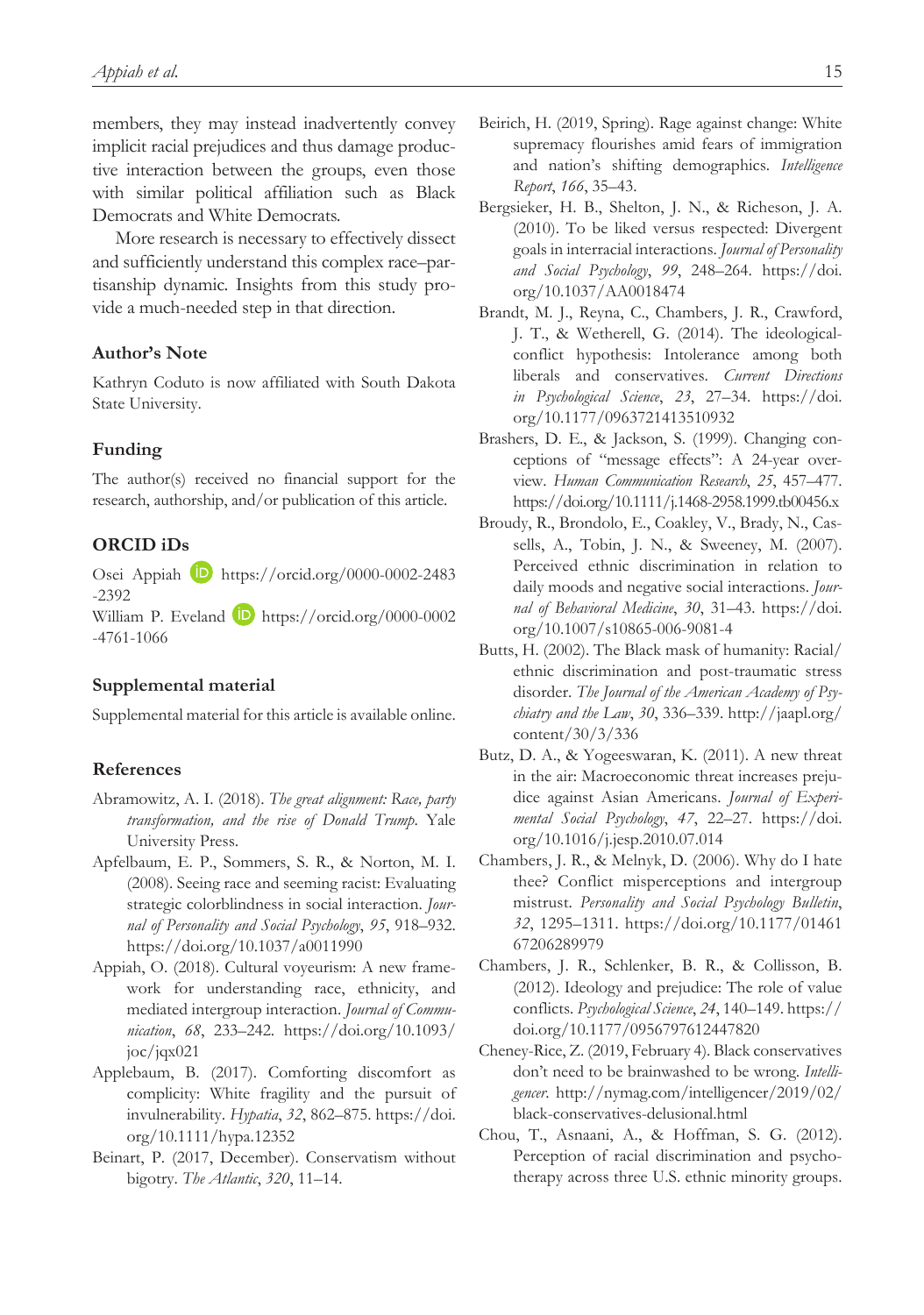*Cultural Diversity and Ethnic Minority Psychology*, *18*, 74–81.<https://doi.org/10.1037/a0025432>

- Clark, R., Anderson, N. B., Clark, V. R., & Williams, D. R. (1999). Racism as a stressor for African Americans. A biopsychosocial model. *American Psychology*, *54*, 805–816. [https://doi.](https://doi.org/10.1037//0003-066x.54.10.805) [org/10.1037//0003-066x.54.10.805](https://doi.org/10.1037//0003-066x.54.10.805)
- Cole, K. (2018). Thinking through race: White racial identity, motivated cognition and the unconscious maintenance of White supremacy. *Politics, Groups, and Identities*, *6*, 181–198. [https://doi.org/](https://doi.org/10.1080/21565503.2016.1198708) [10.1080/21565503.2016.1198708](https://doi.org/10.1080/21565503.2016.1198708)
- Collins, L. (2018, Winter). Pervasive myths about immigrants. *The Catalyst*, 9. [https://www.bush](https://www.bushcenter.org/catalyst/immigration/collins-immigration-myths.html)[center.org/catalyst/immigration/collins-immi](https://www.bushcenter.org/catalyst/immigration/collins-immigration-myths.html)[gration-myths.html](https://www.bushcenter.org/catalyst/immigration/collins-immigration-myths.html)
- Comas-Díaz, L., & Jacobsen, F. M. (2001). Ethnocultural allodynia. *Journal of Psychotherapy Practice & Research*, *10*, 246–252. [https://www.ncbi.nlm.nih.](https://www.ncbi.nlm.nih.gov/pmc/articles/PMC3330674/) [gov/pmc/articles/PMC3330674/](https://www.ncbi.nlm.nih.gov/pmc/articles/PMC3330674/)
- Corenblum, B., & Stephan, W. G. (2001). White fears and native apprehensions: An integrated threat theory approach to intergroup attitudes. *Canadian Journal of Behavioural Science*, *33*, 251–268. [https://](https://doi.org/10.1037/h0087147) [doi.org/10.1037/h0087147](https://doi.org/10.1037/h0087147)
- Costello, M. B. (2018). *The Trump effect: The impact of the presidential campaign on our nation's schools*. Southern Poverty Law Center.
- Cowan, S. K., & Baldassarri, D. (2018). "It could turn ugly": Selective disclosure of attitudes in political discussion networks. *Social Networks*, *52*, 1–17. <https://doi.org/10.1016/j.socnet.2017.04.002>
- Craig, M. A., & Richeson, J. A. (2014). On the precipice of a "majority-minority" America: Perceived status threat from the racial demographic shift affects white Americans' political ideology. *Psychological Science*, *25*, 1189–1197. [https://doi.](https://doi.org/10.1177/0956797614527113) [org/10.1177/0956797614527113](https://doi.org/10.1177/0956797614527113)
- Crocker, J., & Major, B. (1989). Social stigma and selfesteem: The self-protective properties of stigma. *Psychological Review*, *96*, 608–630. [https://doi.](https://doi.org/10.1037/0033-295x.96.4.608) [org/10.1037/0033-295x.96.4.608](https://doi.org/10.1037/0033-295x.96.4.608)
- Crocker, J., Major, B., & Steele, C. (1998). Social stigma. In D. T. Gilbert, S. T. Fiske, & G. Lindzey (Eds.), *The handbook of social psychology* (pp. 504–553). McGraw-Hill.
- Devine, P. G. (1989). Stereotypes and prejudice: Their automatic and controlled components. *Journal of Personality and Social Psychology*, *56*, 5–18. [https://](https://doi.org/10.1037/0022-3514.56.1.5) [doi.org/10.1037/0022-3514.56.1.5](https://doi.org/10.1037/0022-3514.56.1.5)
- DiAngelo, R. (2011). White fragility. *International Journal of Critical Pedagogy*, *3*, 54–70. [https://libjournal.](https://libjournal.uncg.edu/ijcp/article/view/249) [uncg.edu/ijcp/article/view/249](https://libjournal.uncg.edu/ijcp/article/view/249)
- DiAngelo, R. (2018). *White fragility: Why it's so hard to talk to White people about racism*. Beacon Press.
- Dovidio, J. F., & Gaertner, S. L. (1991). Changes in the nature and expression of racial prejudice. In H. Knopke, J. Norrell & R. Rogers, (Eds.), *Opening doors: An appraisal of race relations in contemporary America* (pp. 201–241). University of Alabama Press.
- Dys-Steenbergen, O., Wright, S. C., & Aron, A. (2016). Self-expansion motivation improves cross-group interactions and enhances self-growth. *Group Processes & Intergroup Relations*, *19*, 60–71. [https://doi.](https://doi.org/10.1177/1368430215583517) [org/10.1177/1368430215583517](https://doi.org/10.1177/1368430215583517)
- Ensari, N., & Miller, N. (2002). The out-group must not be so bad after all: The effects of disclosure, typicality, and salience on intergroup bias. *Journal of Personality and Social Psychology*, *83*, 313–329. <https://doi.org/10.1037/0022-3514.83.2.313>
- Eveland, W., & Appiah, O. (2019). A national conversation about race? Political discussion across lines of racial and partisan difference. *The Journal of Race, Ethnicity, and Politics*. [https://doi.org/10.1017/](https://doi.org/10.1017/rep.2019.36) [rep.2019.36](https://doi.org/10.1017/rep.2019.36)
- Faul, F., Erdfelder, E., Buchner, A., & Lang, A.-G. (2009). Statistical power analyses using G\*Power 3.1: Tests for correlation and regression analyses. *Behavior Research Methods*, *41*, 1149–1160. [https://](https://doi.org/10.3758/BRM.41.4.1149) [doi.org/10.3758/BRM.41.4.1149](https://doi.org/10.3758/BRM.41.4.1149)
- Glueck, K., & Stevens, M. (2019, August 6). "Of course he's racist": Candidates criticize Trump after shootings. *The New York Times*, *168*, A15.
- Honeycutt, J. M., Vickery, A. J., & Hatcher, L. C. (2015). The daily use of imagined interaction features. *Communication Monographs*, *82*, 201–223. <https://doi.org/10.1080/03637751.2014.953965>
- Honeycutt, J. M., Zagacki, K. S., & Edwards, R. (1990). Imagined interaction and interpersonal communication. *Communication Reports*, *3*, 1–8. [https://](https://doi.org/10.1080/08934219009367494) [doi.org/10.1080/08934219009367494](https://doi.org/10.1080/08934219009367494)
- Horowitz, J. M., Brown, A., & Cox, K. (2019). *Race in America 2019*. Pew Research Center. [https://](https://www.pewsocialtrends.org/wp-content/uploads/sites/3/2019/04/Race-report_updated-4.29.19.pdf) [www.pewsocialtrends.org/wp-content/uploads/](https://www.pewsocialtrends.org/wp-content/uploads/sites/3/2019/04/Race-report_updated-4.29.19.pdf) [sites/3/2019/04/Race-report\\_updated-4.29.19.pdf](https://www.pewsocialtrends.org/wp-content/uploads/sites/3/2019/04/Race-report_updated-4.29.19.pdf)
- Ingraham, C. (2014, April 14). Data suggest Republicans have a race problem. *The Washington Post*. [https://www.washingtonpost.com/news/wonk/](https://www.washingtonpost.com/news/wonk/wp/2014/04/14/data-suggest-republicans-have-a-race-problem/) [wp/2014/04/14/data-suggest-republicans-have-a](https://www.washingtonpost.com/news/wonk/wp/2014/04/14/data-suggest-republicans-have-a-race-problem/)[race-problem/](https://www.washingtonpost.com/news/wonk/wp/2014/04/14/data-suggest-republicans-have-a-race-problem/)
- Jackson, S., & Jacobs, S. (1983). Generalizing about messages: Suggestions for design and analysis of experiments. *Human Communication Research*, *9*, 169–191. [https://doi.org/10.1111/j.1468-2958](https://doi.org/10.1111/j.1468-2958.1983.tb00691.x) [.1983.tb00691.x](https://doi.org/10.1111/j.1468-2958.1983.tb00691.x)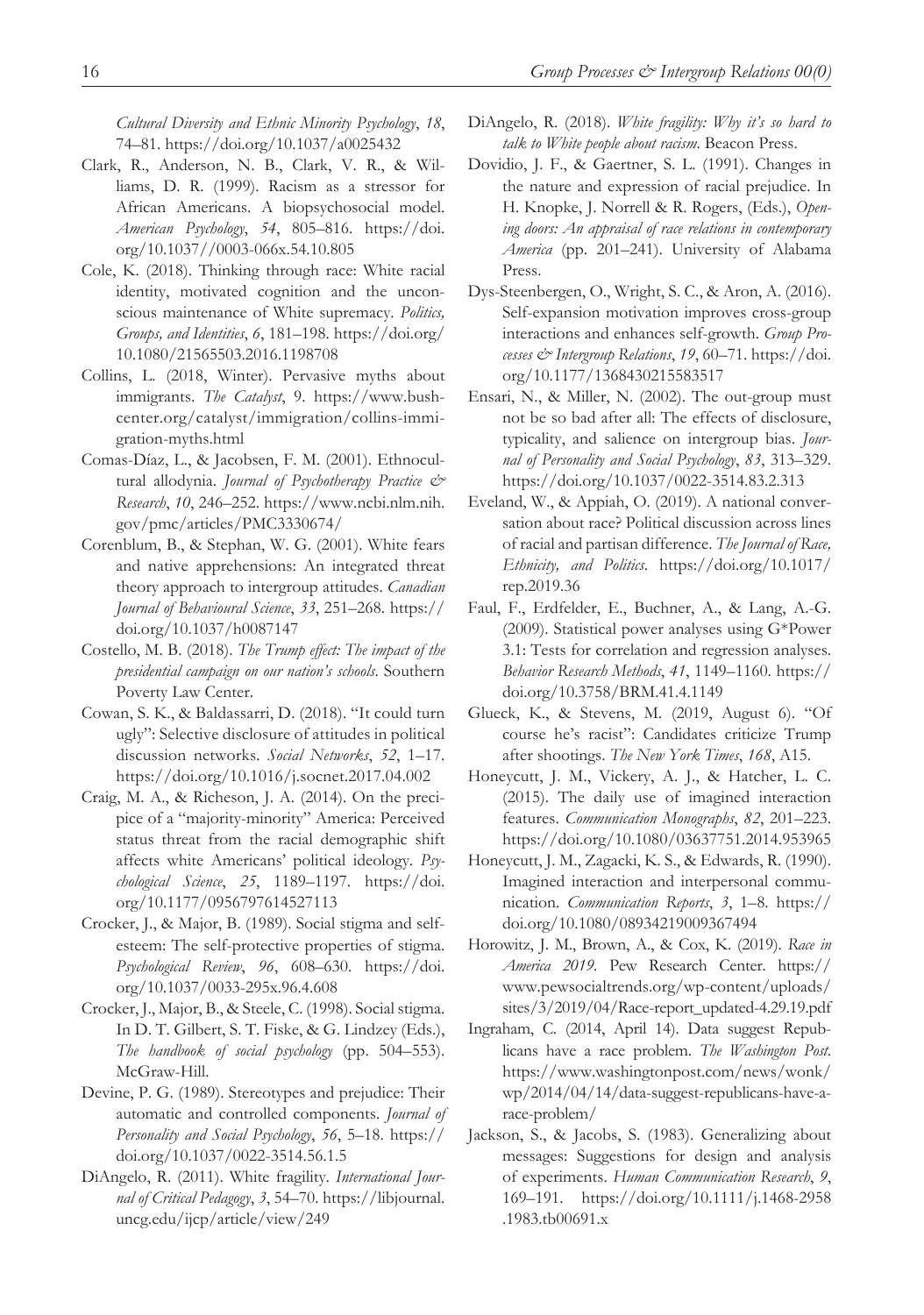- Johnson, C. S., Olson, M. A., & Fazio, R. H. (2009). Getting acquainted in interracial interactions: Avoiding intimacy but approaching race. *Personality and Social Psychology Bulletin*, *35*, 557–571. <https://doi.org/10.1177/0146167208331160>
- Johnson, T. R. (2015, February 5). The partisan paradox of Black Republicans. *The Atlantic*. [https://www.](https://www.theatlantic.com/politics/archive/2015/02/the-partisan-paradox-of-black-republicans/385187/) [theatlantic.com/politics/archive/2015/02/the](https://www.theatlantic.com/politics/archive/2015/02/the-partisan-paradox-of-black-republicans/385187/)[partisan-paradox-of-black-republicans/385187/](https://www.theatlantic.com/politics/archive/2015/02/the-partisan-paradox-of-black-republicans/385187/)
- Jones, J. (2019). *New high in U.S. say immigration most important problem*. Gallup. [https://news.gallup.](https://news.gallup.com/poll/259103/new-high-say-immigration-important-problem.aspx?version=print) [com/poll/259103/new-high-say-immigration](https://news.gallup.com/poll/259103/new-high-say-immigration-important-problem.aspx?version=print)[important-problem.aspx?version=print](https://news.gallup.com/poll/259103/new-high-say-immigration-important-problem.aspx?version=print)
- Junius, D. (2012, October 27). AP poll: U.S. majority have prejudice against Blacks. *USA Today*. [https://www.usatoday.com/story/news/poli](https://www.usatoday.com/story/news/politics/2012/10/27/poll-black-prejudice-america/1662067/)[tics/2012/10/27/poll-black-prejudice-amer](https://www.usatoday.com/story/news/politics/2012/10/27/poll-black-prejudice-america/1662067/)[ica/1662067/](https://www.usatoday.com/story/news/politics/2012/10/27/poll-black-prejudice-america/1662067/)
- Kaiser, C. R. (2006). Dominant ideology threat and the interpersonal consequences of attributions to discrimination. In S. Levin & C. van Laar (Eds.), *Stigma and group inequality: Social psychological perspectives* (pp. 45–64). Lawrence Erlbaum Associates Publishers.
- Kaiser, C. R., & Miller, C. T. (2001). Stop complaining! The social costs of making attributions to discrimination. *Personality and Social Psychology Bulletin*, *27*, 254–263. [https://doi.](https://doi.org/10.1177/0146167201272010) [org/10.1177/0146167201272010](https://doi.org/10.1177/0146167201272010)
- Kay, A. C., & Jost, J. T. (2003). Complementary justice: Effects of "poor but happy" and "poor but honest" stereotype exemplars on system justification and implicit activation of the justice motive. *Journal of Personality and Social Psychology*, *85*, 823–837. <https://doi.org/10.1037/0022-3514.85.5.823>
- Kinder, D. R., & Sanders, L. M. (1996). *Divided by color: Racial politics and democratic ideals*. The University of Chicago Press.
- Kinefuchi, E., & Orbe, M. P. (2008). Situating oneself in a racialized world: Understanding student reactions to Crash through standpoint theory and context-positional frames. *Journal of International and Intercultural Communication*, *1*, 70–90. [https://](https://doi.org/10.1080/17513050701742909) [doi.org/10.1080/17513050701742909](https://doi.org/10.1080/17513050701742909)
- Lewis, N. A., & Sekaquaptewa, D. (2016). Beyond test performance: A broader view of stereotype threat. *Current Opinion in Psychology*, *11*, 40–43. <https://doi.org/10.1016/j.copsyc.2016.05.002>
- Major, B., & Sawyer, P. J. (2009). Attributions to discrimination: Antecedents and consequences. In T. D. Nelson (Ed.), *Handbook of prejudice, stereotyping, and discrimination* (pp. 89–110). Psychology Press.
- Major, B., Blodorn, A., & Blascovich, G. M. (2018). The threat of increasing diversity: Why many White Americans support Trump in the 2016 presidential election. *Group Processes & Intergroup Relations*, *21*, 931–940. [https://doi.](https://doi.org/10.1177/1368430216677304) [org/10.1177/1368430216677304](https://doi.org/10.1177/1368430216677304)
- Makashvili, A., Vardanashvili, I., & Javakhishvili, N. (2018). Testing intergroup threat theory: Realistic and symbolic threats, religiosity and gender as predictors of prejudice. *Europe's Journal of Psychology*, *14*, 464–484. [https://doi.org/10.5964/ejop.](https://doi.org/10.5964/ejop.v14i2.1483) [v14i2.1483](https://doi.org/10.5964/ejop.v14i2.1483)
- Mendoza-Denton, R., Downey, G., Purdie, V. J., Davis, A., & Pietrzak, J. (2002). Sensitivity to status-based rejection: Implications for African American students' college experience. *Journal of Personality and Social Psychology*, *83*, 896–918. <https://doi.org/10.1037//0022-3514.83.4.896>
- Monteith, M. J., Ashburn-Nardo, L., Voils, C. I., & Czopp, A. M. (2002). Putting the brakes on prejudice: On the development and operation of cues for control. *Journal of Personality and Social Psychology*, *83*, 1029–1050. [https://doi.org/10.1037/0022-](https://doi.org/10.1037/0022-3514.83.5.1029) [3514.83.5.1029](https://doi.org/10.1037/0022-3514.83.5.1029)
- Moss-Racusin, C., Phelan, J., & Rudman, L. (2010). I'm not prejudiced, but . . .: Compensatory egalitarianism in the 2008 Democratic presidential primary. *Political Psychology*, *31*, 543–561. [https://doi.](https://doi.org/10.1111/j.1467-9221.2010.00773.x) [org/10.1111/j.1467-9221.2010.00773.x](https://doi.org/10.1111/j.1467-9221.2010.00773.x)
- Mutz, D. C. (2018). Status threat, not economic hardship, explains the 2016 presidential vote. *PNAS*, *115*, 4330–4339. [https://doi.org/10.1073/](https://doi.org/10.1073/pnas.1718155115) [pnas.1718155115](https://doi.org/10.1073/pnas.1718155115)
- Nagda, R., & Zuniga, X. (2003). Fostering meaningful racial engagement through intergroup dialogues. *Group Processes & Intergroup Relations*, *6*, 111–128. <https://doi.org/10.1177/1368430203006001015>
- Narayan, U. (1988). Working together across differences: Some considerations on emotions and political practice. *Hypatia*, *3*, 31–47. [https://www.](https://www.jstor.org/stable/3809950) [jstor.org/stable/3809950](https://www.jstor.org/stable/3809950)
- Noelle-Neumann, E. (1993). *The spiral of silence: Public opinion—Our social skin*. University of Chicago Press.
- Norton, M. I., Sommers, S. R., Apfelbaum, E. P., Pura, N., & Ariely, D. (2006). Color blindness and interracial interaction: Playing the political correctness game. *Psychological Science*, *17*, 949–953. [https://](https://doi.org/10.1111/j.1467-9280.2006.01810.x) [doi.org/10.1111/j.1467-9280.2006.01810.x](https://doi.org/10.1111/j.1467-9280.2006.01810.x)
- Pew Research Center. (2009). *Black–White conflict isn't society's largest*. [https://www.pewsocialtrends.](https://www.pewsocialtrends.org/2009/09/24/black-white-conflict-isnt-societys-largest/) [org/2009/09/24/black-white-conflict-isnt-socie](https://www.pewsocialtrends.org/2009/09/24/black-white-conflict-isnt-societys-largest/)[tys-largest/](https://www.pewsocialtrends.org/2009/09/24/black-white-conflict-isnt-societys-largest/)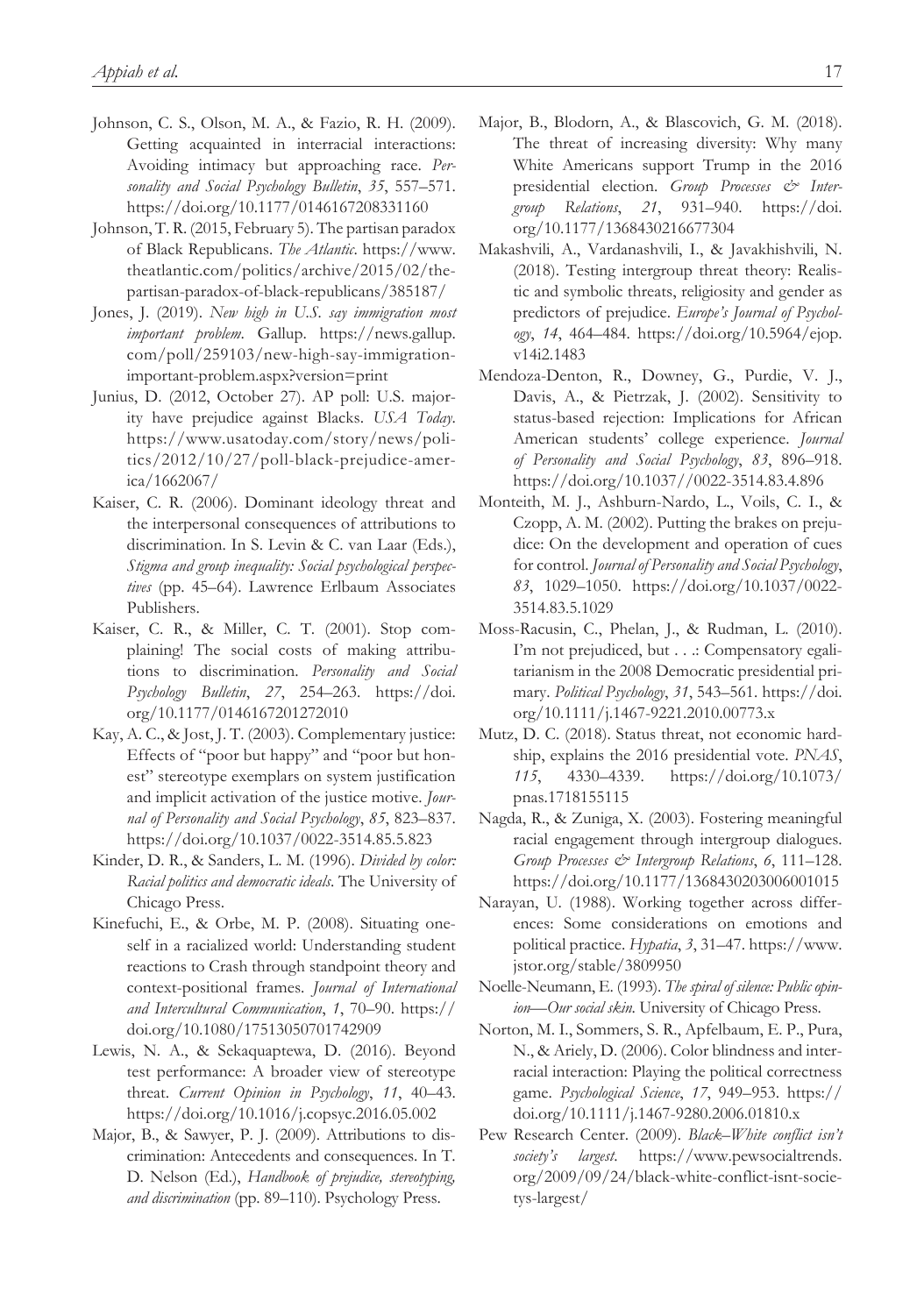- Pew Research Center. (2018). *Wide gender gap, growing educational divide in voters' party identification*. [https://](https://www.people-press.org/wp-content/uploads/sites/4/2018/03/03-20-18-Party-Identification-CORRECTED.pdf) [www.people-press.org/wp-content/uploads/](https://www.people-press.org/wp-content/uploads/sites/4/2018/03/03-20-18-Party-Identification-CORRECTED.pdf) [sites/4/2018/03/03-20-18-Party-Identification-](https://www.people-press.org/wp-content/uploads/sites/4/2018/03/03-20-18-Party-Identification-CORRECTED.pdf)[CORRECTED.pdf](https://www.people-press.org/wp-content/uploads/sites/4/2018/03/03-20-18-Party-Identification-CORRECTED.pdf)
- Phinney, J. S. (1996). Understanding ethnic diversity: The role of ethnic identity. *American Behavioral Scientist*, *40*, 143–152. [https://doi.](https://doi.org/10.1177/0002764296040002005) [org/10.1177/0002764296040002005](https://doi.org/10.1177/0002764296040002005)
- Plaut, V. C., Garnett, F. G., Buffardi, L. E., & Sanchez-Burks, J. (2011). "What about me?" Perceptions of exclusion and Whites' reactions to multiculturalism. *Journal of Personality and Social Psychology*, *101*, 337–353. <https://doi.org/10.1037/a0022832>
- Richeson, J. A., & Shelton, J. N. (2003). When prejudice does not pay: Effects of interracial contact on executive function. *Psychological Science*, *14*, 287–290. [https://doi.org/10.1080/02134748.20](https://doi.org/10.1080/02134748.2017.1385239) [17.1385239](https://doi.org/10.1080/02134748.2017.1385239)
- Richeson, J. A., & Shelton, J. N. (2005). Thin slices of racial bias. *Journal of Nonverbal Behavior*, *29*, 75–86. <https://doi.org/10.1007/s10919-004-0890-2>
- Richeson, J. A., & Shelton, J. N. (2007). Negotiating interracial interactions: Costs, consequences, and possibilities. *Current Directions in Psychological Science*, *16*, 316–320. [https://doi.org/10.1111/j.1467-](https://doi.org/10.1111/j.1467-8721.2007.00528.x) [8721.2007.00528.x](https://doi.org/10.1111/j.1467-8721.2007.00528.x)
- Riek, B. M., Mania, E. W., & Gaertner, S. L. (2006). Intergroup threat and outgroup attitudes: A meta-analytic review. *Personality and Social Psychology Review*, *10*, 336–353. [https://doi.org/10.1207/](https://doi.org/10.1207/s15327957pspr1004_4) [s15327957pspr1004\\_4](https://doi.org/10.1207/s15327957pspr1004_4)
- Rios, K., Sosa, N., & Osborn, H. (2018). An experimental approach to intergroup threat theory: Manipulations, moderators, and consequences of realistic vs. symbolic threat. *European Review of Social Psychology*, *29*, 212–255. [https://doi.org/10.](https://doi.org/10.1080/10463283.2018.1537049) [1080/10463283.2018.1537049](https://doi.org/10.1080/10463283.2018.1537049)
- Rios Morrison, K., & Ybarra, O. (2009). Symbolic threat and social dominance among liberals and conservatives: SDO reflects conformity to political values. *European Journal of Social Psychology*, *39*, 1039–1052. <https://doi.org/10.1002/ejsp.606>
- Rohmann, A., Piontkowski, U., & van Randenborgh, A. (2008). When attitudes do not fit: Discordance of acculturation attitudes as an antecedent of intergroup threat. *Personality and Social Psychology Bulletin*, *34*, 337–352. [https://doi.](https://doi.org/10.1177/0146167207311197) [org/10.1177/0146167207311197](https://doi.org/10.1177/0146167207311197)
- Rokeach, M., Smith, P. W., & Evans, R. I. (1960). Two kinds of prejudice or one. In M. Rokeach (Ed.), *The open and closed mind* (pp. 132–170). Basic Books.
- Rothschild, J. E., Howat, A. J., Shafranek, R. M., & Busby, E. C. (2019). Pigeonholing partisans: Stereotypes of party supporters and partisan polarization. *Political Behavior*, *41*, 423–443. [https://doi.](https://doi.org/10.1007/s11109-018-9457-5) [org/10.1007/s11109-018-9457-5](https://doi.org/10.1007/s11109-018-9457-5)
- Rushin, S., & Edwards, G. S. (2018). *The effect of President Trump's election on hate crimes*. SSRN. [https://doi.](https://doi.org/10.2139/ssrn.3102652) [org/10.2139/ssrn.3102652](https://doi.org/10.2139/ssrn.3102652)
- Sanders Thompson, V. L. (1991). Perceptions of race and race relations which affect African American identification. *Journal of Applied Social Psychology*, *21*, 1502–1516. [https://doi.](https://doi.org/10.1111/j.1559-1816.1991.tb00484.x) [org/10.1111/j.1559-1816.1991.tb00484.x](https://doi.org/10.1111/j.1559-1816.1991.tb00484.x)
- Scott, T. (2019, January 12). Tim Scott: Why are Republicans accused of racism? Because we're silent on things like this. *The Washington Post*. [https://www.](https://www.washingtonpost.com/opinions/2019/01/11/tim-scott-republicans-can-no-longer-be-silent-bigotry/) [washingtonpost.com/opinions/2019/01/11/](https://www.washingtonpost.com/opinions/2019/01/11/tim-scott-republicans-can-no-longer-be-silent-bigotry/) [tim-scott-republicans-can-no-longer-be-silent](https://www.washingtonpost.com/opinions/2019/01/11/tim-scott-republicans-can-no-longer-be-silent-bigotry/)[bigotry/](https://www.washingtonpost.com/opinions/2019/01/11/tim-scott-republicans-can-no-longer-be-silent-bigotry/)
- Shih, M., Wang, E., Bucher, A. T., & Stotzer, R. (2009). Perspective taking: Reducing prejudice towards general outgroups and specific individuals. *Group Processes & Intergroup Relations*, *12*, 565–577. <https://doi.org/10.1177/1368430209337463>
- Sides, J., Tesler, M., & Vavreck, L. (2018). *Identity crisis: The 2016 presidential campaign and the battle for the meaning of America*. Princeton University Press.
- Simpson, J. S., Causey, A., & Williams, L. (2007). "I would want you to understand it": Students' perspectives on addressing race in classroom. *Journal of Intercultural Communication Research*, *36*, 33–50. <https://doi.org/10.1080/17475750701265274>
- Sniderman, P. M., & Piazza, T. (1993). *The scar of race*. Harvard University Press.
- Steele, C. M. (1997). A threat in the air: How stereotypes shape intellectual identity and performance. *American Psychologist*, *52*, 613–629. [https://doi.](https://doi.org/10.1037/0003-066X.52.6.613) [org/10.1037/0003-066X.52.6.613](https://doi.org/10.1037/0003-066X.52.6.613)
- Stephan, C. W., & Stephan, W. G. (1992). Reducing intercultural anxiety through intercultural contact. *International Journal of Intercultural Relations*, *16*, 89– 106. <https://doi.org/org/10.1016/0147-1767>
- Stephan, W. G. (2014). Intergroup anxiety: Theory, research, and practice. *Personality and Social Psychology Review*, *18*, 239–255. [https://doi.](https://doi.org/10.1177/1088868314530518) [org/10.1177/1088868314530518](https://doi.org/10.1177/1088868314530518)
- Stephan, W. G., & Stephan, C. W. (2000). An integrated threat theory of prejudice. In S. Oskamp (Ed.), *Reducing prejudice and discrimination* (pp. 23– 46). Erlbaum.
- Stephan, W. G., Ybarra, O., & Morrison, K. R. (2009). Intergroup threat theory. In T. D. Nelson (Ed.),